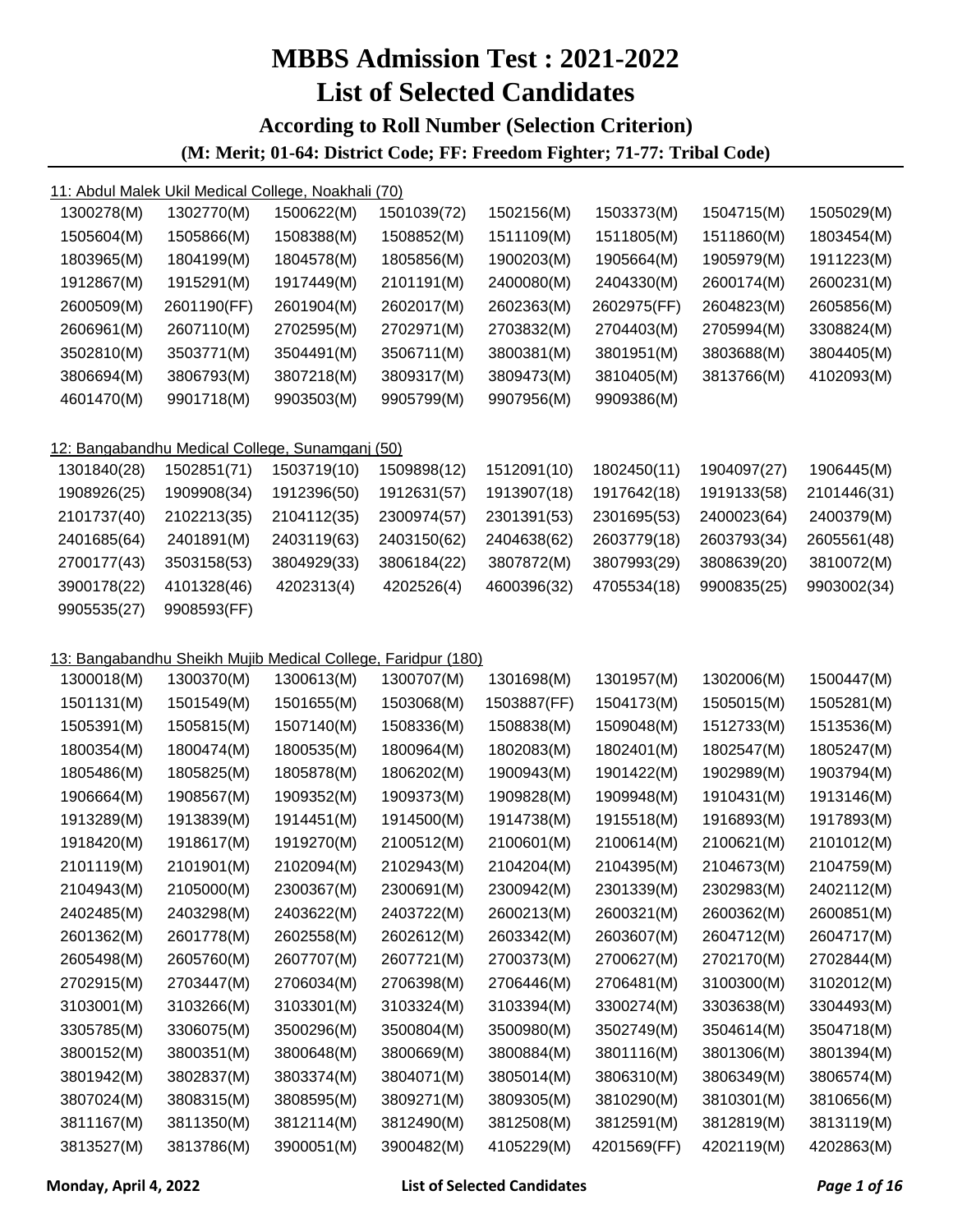#### **According to Roll Number (Selection Criterion)**

| 4203360(M)  | 4600558(M)                                  | 4601164(M)                                       | 4601526(M)  | 4601852(M)  | 4701109(FF) | 4705320(M)  | 4706435(M)  |
|-------------|---------------------------------------------|--------------------------------------------------|-------------|-------------|-------------|-------------|-------------|
| 9902204(M)  | 9904376(M)                                  | 9905081(M)                                       | 9907555(M)  |             |             |             |             |
|             |                                             |                                                  |             |             |             |             |             |
|             | 14: Chandpur Medical College, Chandpur (50) |                                                  |             |             |             |             |             |
| 1504426(16) | 1508150(10)                                 | 1801261(11)                                      | 1806223(16) | 1806300(11) | 1900488(64) | 1901671(M)  | 1902021(M)  |
| 1903633(9)  | 1904844(9)                                  | 1905707(26)                                      | 1906893(M)  | 1909666(18) | 1909823(18) | 1914343(18) | 1915416(43) |
| 1916888(75) | 1917923(26)                                 | 2104227(18)                                      | 2402908(27) | 2403589(22) | 2403907(64) | 2600116(18) | 2600134(9)  |
| 2601947(14) | 2602234(26)                                 | 2604731(26)                                      | 2606346(8)  | 2606439(3)  | 2607375(22) | 3307354(FF) | 3500732(55) |
| 3800198(25) | 3807197(52)                                 | 3807467(20)                                      | 3807890(28) | 3808113(18) | 3808908(16) | 3811064(16) | 3813456(16) |
| 4203398(2)  | 4700717(15)                                 | 4701810(11)                                      | 4709682(18) | 9900749(48) | 9905220(16) | 9906490(29) | 9906613(M)  |
| 9907658(15) | 9909214(63)                                 |                                                  |             |             |             |             |             |
|             |                                             |                                                  |             |             |             |             |             |
|             |                                             | 15: Chattogram Medical College, Chattogram (230) |             |             |             |             |             |
| 1300088(M)  | 1302403(M)                                  | 1500046(M)                                       | 1500442(M)  | 1500726(M)  | 1501062(M)  | 1501121(M)  | 1501454(M)  |
| 1501514(M)  | 1501654(M)                                  | 1501926(M)                                       | 1502307(M)  | 1503097(M)  | 1503170(M)  | 1503321(M)  | 1503546(M)  |
| 1503606(M)  | 1503779(M)                                  | 1504251(M)                                       | 1504308(M)  | 1504807(M)  | 1504896(M)  | 1505004(M)  | 1505047(M)  |
| 1505052(M)  | 1505361(M)                                  | 1505446(M)                                       | 1505495(M)  | 1505554(M)  | 1505603(M)  | 1505708(M)  | 1506148(M)  |
| 1506306(M)  | 1506866(M)                                  | 1506946(M)                                       | 1507264(M)  | 1507420(M)  | 1507458(M)  | 1507595(M)  | 1507682(M)  |
| 1508873(M)  | 1509487(M)                                  | 1509685(M)                                       | 1509763(M)  | 1509894(M)  | 1510168(M)  | 1510231(M)  | 1510270(M)  |
| 1510652(M)  | 1510687(M)                                  | 1510978(M)                                       | 1511102(M)  | 1511234(M)  | 1511286(M)  | 1511548(M)  | 1511600(M)  |
| 1511660(M)  | 1512016(M)                                  | 1512424(M)                                       | 1512473(M)  | 1512512(M)  | 1512758(M)  | 1512913(M)  | 1512931(M)  |
| 1513195(M)  | 1513718(M)                                  | 1800595(M)                                       | 1800829(M)  | 1801125(M)  | 1801756(M)  | 1801849(M)  | 1802144(M)  |
| 1802237(M)  | 1803215(M)                                  | 1803947(M)                                       | 1804022(M)  | 1804102(M)  | 1804424(FF) | 1900126(M)  | 1900704(M)  |
| 1902449(M)  | 1903150(M)                                  | 1903671(M)                                       | 1904779(M)  | 1905507(M)  | 1905867(M)  | 1906660(M)  | 1907450(M)  |
| 1907582(M)  | 1908129(M)                                  | 1908748(M)                                       | 1910488(M)  | 1912078(M)  | 1912304(M)  | 1913774(M)  | 1915206(M)  |
| 1915624(M)  | 1916943(FF)                                 | 1919173(M)                                       | 2100628(M)  | 2102212(M)  | 2102255(M)  | 2102499(M)  | 2102846(M)  |
| 2104839(M)  | 2300495(M)                                  | 2300750(M)                                       | 2301158(M)  | 2301201(M)  | 2301618(M)  | 2401140(M)  | 2401589(M)  |
| 2600484(M)  | 2600567(M)                                  | 2601404(M)                                       | 2602088(M)  | 2602225(M)  | 2602430(M)  | 2602934(M)  | 2603815(M)  |
| 2604023(M)  | 2605041(FF)                                 | 2605261(M)                                       | 2605553(M)  | 2605734(M)  | 2606094(M)  | 2606241(M)  | 2606362(M)  |
| 2606561(M)  | 2606572(M)                                  | 2606662(M)                                       | 2606767(M)  | 2606887(M)  | 2607116(M)  | 2607368(M)  | 2607515(M)  |
| 2607627(M)  | 2607994(M)                                  | 2700110(M)                                       | 2701044(M)  | 2701092(M)  | 2702450(M)  | 2702495(M)  | 2702510(M)  |
| 2702704(M)  | 2703008(M)                                  | 2703900(M)                                       | 2703927(M)  | 2703928(M)  | 2704327(M)  | 2705408(M)  | 2705955(M)  |
| 2706371(M)  | 2706501(M)                                  | 2707500(M)                                       | 2707953(M)  | 2708127(M)  | 2708129(M)  | 2708729(M)  | 2708761(M)  |
| 3102963(M)  | 3305253(M)                                  | 3306203(M)                                       | 3500263(M)  | 3503497(M)  | 3504881(M)  | 3505001(M)  | 3506150(M)  |
| 3507000(M)  | 3800091(M)                                  | 3800829(M)                                       | 3801587(M)  | 3801727(M)  | 3801767(M)  | 3802341(FF) | 3802537(M)  |
| 3802722(M)  | 3803032(M)                                  | 3803989(M)                                       | 3804663(M)  | 3805151(M)  | 3805279(M)  | 3806498(M)  | 3806549(M)  |
| 3806953(M)  | 3807076(M)                                  | 3807229(M)                                       | 3807955(M)  | 3808170(M)  | 3808536(M)  | 3808699(M)  | 3808934(M)  |
| 3809988(M)  | 3810032(M)                                  | 3810154(M)                                       | 3810524(M)  | 3810605(M)  | 3810848(M)  | 3810851(M)  | 3811404(M)  |
| 3811896(M)  | 3812211(M)                                  | 3812220(M)                                       | 3812563(M)  | 3813048(M)  | 3813283(M)  | 3813743(M)  | 3900721(M)  |
| 3900795(M)  | 3900965(M)                                  | 4105478(M)                                       | 4107355(M)  | 4200151(M)  | 4202136(M)  | 4202271(M)  | 4202931(M)  |
| 4600716(M)  | 4602799(M)                                  | 4703184(M)                                       | 4703434(M)  | 4704284(M)  | 4705106(M)  | 4705756(M)  | 4707102(M)  |
| 9901512(M)  | 9904954(M)                                  | 9905425(M)                                       | 9907638(M)  | 9908292(M)  | 9908421(M)  |             |             |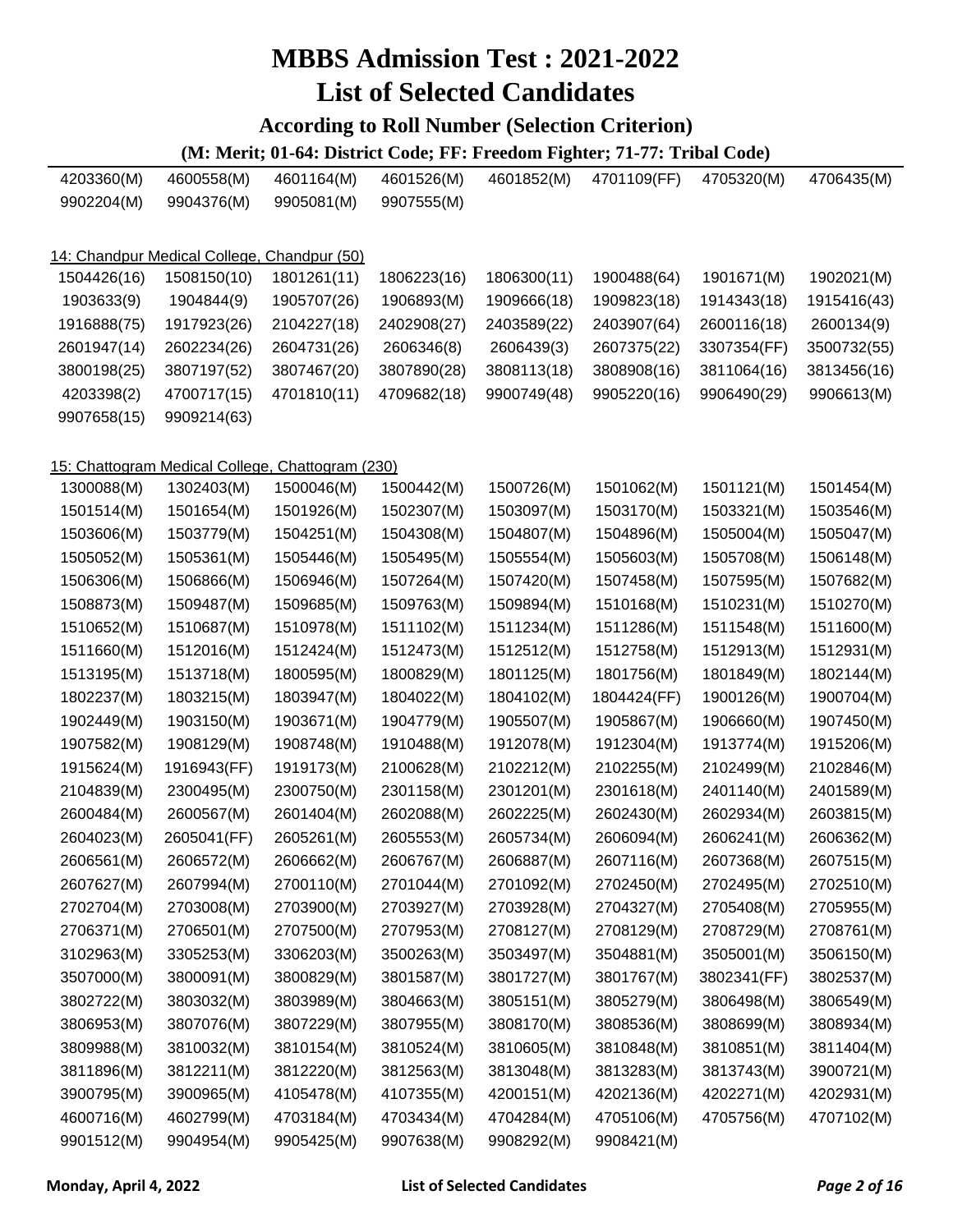#### **According to Roll Number (Selection Criterion) (M: Merit; 01-64: District Code; FF: Freedom Fighter; 71-77: Tribal Code)**

|             | 16: Colonel Malek Medical College, Manikganj (75) |             |             |             |             |             |             |
|-------------|---------------------------------------------------|-------------|-------------|-------------|-------------|-------------|-------------|
| 1300263(28) | 1300495(M)                                        | 1500211(12) | 1505276(14) | 1511675(10) | 1512452(12) | 1801156(FF) | 1804417(11) |
| 1910305(30) | 1912172(24)                                       | 1912927(M)  | 1913291(46) | 1913935(18) | 1915361(25) | 1915661(25) | 1916810(M)  |
| 1918241(13) | 1919258(15)                                       | 2101455(35) | 2101557(40) | 2101995(35) | 2103242(35) | 2103717(22) | 2104715(40) |
| 2104823(M)  | 2300293(M)                                        | 2400862(63) | 2403153(64) | 2403551(64) | 2404111(6)  | 2404499(61) | 2600583(15) |
| 2601287(18) | 2601449(9)                                        | 2604306(43) | 2605431(55) | 2605570(15) | 2605649(54) | 2605961(22) | 2606403(M)  |
| 2606936(18) | 2607228(30)                                       | 2607318(35) | 2607743(20) | 2607764(15) | 2607902(M)  | 2700135(42) | 2700256(41) |
| 2703138(42) | 2704104(43)                                       | 2707930(44) | 3800293(36) | 3801614(M)  | 3801880(32) | 3803568(58) | 3803957(FF) |
| 3803972(24) | 3805375(M)                                        | 3805434(M)  | 3805785(34) | 3807195(24) | 3808193(M)  | 3808560(27) | 3809016(18) |
| 3809771(M)  | 3811890(M)                                        | 3811994(42) | 3812055(21) | 3813064(55) | 3813935(8)  | 3900775(22) | 3901021(22) |
| 4100889(45) | 4100952(45)                                       | 4106449(77) |             |             |             |             |             |
|             | 17: Cox's Bazar Medical College, Cox's Bazar (70) |             |             |             |             |             |             |
| 1501027(M)  | 1502169(M)                                        | 1502458(M)  | 1502477(M)  | 1502981(M)  | 1505128(M)  | 1505765(M)  | 1506364(M)  |
| 1508195(M)  | 1509536(M)                                        | 1509968(M)  | 1510040(M)  | 1510279(M)  | 1510571(M)  | 1513317(77) | 1800690(M)  |
| 1801321(M)  | 1802940(M)                                        | 1804464(M)  | 1900348(M)  | 1903087(M)  | 1903307(M)  | 1905753(M)  | 1905830(M)  |
| 1906052(M)  | 1907125(M)                                        | 1911269(M)  | 1911446(M)  | 1919673(M)  | 1919753(M)  | 2101160(M)  | 2302361(M)  |
| 2400245(M)  | 2400353(M)                                        | 2402601(M)  | 2403286(FF) | 2601239(M)  | 2602986(M)  | 2603798(M)  | 3304935(M)  |
| 3308728(M)  | 3310834(M)                                        | 3500147(M)  | 3502865(M)  | 3504792(M)  | 3504854(M)  | 3505276(M)  | 3506896(M)  |
| 3801420(M)  | 3802310(M)                                        | 3803283(M)  | 3804081(M)  | 3809409(M)  | 3813110(M)  | 3813775(M)  | 3900901(M)  |
| 4102753(M)  | 4103409(M)                                        | 4200944(M)  | 4201266(M)  | 4203431(M)  | 4701021(M)  | 4705280(M)  | 4708026(M)  |
| 9904775(M)  | 9905065(M)                                        | 9906498(M)  | 9907755(M)  | 9908336(M)  | 9908560(FF) |             |             |
|             | 18: Cumilla Medical College, Cumilla (180)        |             |             |             |             |             |             |
| 1300763(M)  | 1500114(M)                                        | 1500312(M)  | 1500496(M)  | 1500656(M)  | 1500657(M)  | 1502059(M)  | 1502174(M)  |
| 1502745(M)  | 1503875(M)                                        | 1504037(M)  | 1505135(M)  | 1505152(M)  | 1505323(M)  | 1505523(M)  | 1505831(M)  |
| 1506010(M)  | 1507025(M)                                        | 1507222(M)  | 1507754(M)  | 1507838(M)  | 1508082(M)  | 1508381(M)  | 1508444(M)  |
| 1508920(M)  | 1509614(M)                                        | 1509907(M)  | 1510236(M)  | 1511509(M)  | 1511532(M)  | 1512124(M)  | 1512630(M)  |
| 1513113(M)  | 1513284(M)                                        | 1513439(M)  | 1513621(M)  | 1800330(M)  | 1800363(M)  | 1800386(M)  | 1802326(M)  |
| 1802703(M)  | 1802784(M)                                        | 1802989(M)  | 1803008(M)  | 1803257(M)  | 1803366(FF) | 1803655(M)  | 1803705(M)  |
| 1803870(M)  | 1804919(M)                                        | 1804946(M)  | 1804993(M)  | 1805574(M)  | 1806169(M)  | 1806282(M)  | 1806284(M)  |
| 1806374(M)  | 1901412(M)                                        | 1902828(M)  | 1902951(M)  | 1903084(M)  | 1903530(M)  | 1903848(M)  | 1905104(M)  |
| 1907293(M)  | 1907705(M)                                        | 1908821(M)  | 1909431(M)  | 1909853(M)  | 1910605(M)  | 1911450(M)  | 1911582(M)  |
| 1911597(M)  | 1911775(M)                                        | 1912138(M)  | 1912419(M)  | 1914083(M)  | 1914135(M)  | 1916132(M)  | 1916708(M)  |
| 1917068(M)  | 1918917(M)                                        | 2100535(M)  | 2100938(M)  | 2101347(M)  | 2301751(M)  | 2401155(M)  | 2402945(M)  |
| 2600283(M)  | 2600311(M)                                        | 2600466(M)  | 2600569(M)  | 2600777(M)  | 2601102(M)  | 2602061(M)  | 2602422(M)  |
| 2603210(M)  | 2603273(M)                                        | 2603316(M)  | 2603456(M)  | 2603636(M)  | 2603704(M)  | 2604216(M)  | 2604790(M)  |
| 2604987(M)  | 2605081(M)                                        | 2605300(M)  | 2605385(M)  | 2605482(M)  | 2605895(M)  | 2606089(M)  | 2700133(M)  |
| 2700148(M)  | 2700310(M)                                        | 2700913(M)  | 2701273(M)  | 2702105(M)  | 2702166(M)  | 2702428(M)  | 2706429(M)  |
| 2706657(M)  | 2707998(M)                                        | 2708457(M)  | 3100697(M)  | 3300218(M)  | 3300230(M)  | 3300484(M)  | 3303959(M)  |
| 3501220(M)  | 3502272(M)                                        | 3504836(M)  | 3505321(M)  | 3800063(M)  | 3800089(M)  | 3800264(M)  | 3800285(M)  |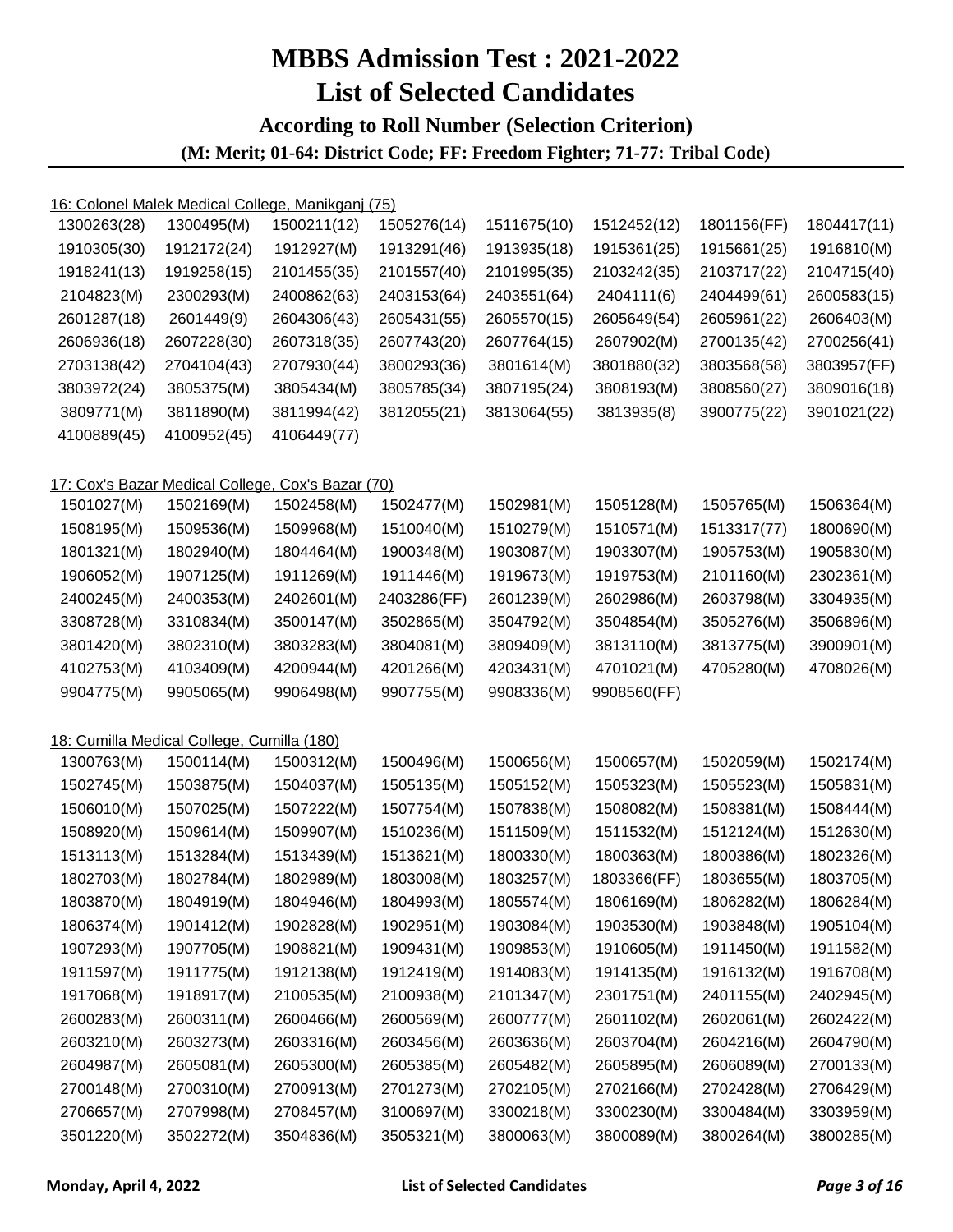#### **According to Roll Number (Selection Criterion)**

| 3800725(FF) | 3800772(M)                                | 3800797(M)  | 3800801(M)  | 3801694(M)  | 3801901(M)  | 3802212(M)  | 3804256(M)  |
|-------------|-------------------------------------------|-------------|-------------|-------------|-------------|-------------|-------------|
| 3804642(M)  | 3805465(M)                                | 3806158(M)  | 3806258(M)  | 3807165(M)  | 3807897(M)  | 3807972(M)  | 3808475(M)  |
| 3808549(M)  | 3808679(M)                                | 3809137(M)  | 3809178(M)  | 3809285(M)  | 3809560(M)  | 3810767(M)  | 3811159(M)  |
| 3811284(M)  | 3811494(M)                                | 3812585(M)  | 3813574(M)  | 3813707(M)  | 3813942(M)  | 4101070(M)  | 4107167(M)  |
| 4107193(M)  | 4202513(M)                                | 4203093(M)  | 4700899(M)  | 4703127(M)  | 9903839(M)  | 9903958(FF) | 9904366(M)  |
| 9906094(M)  | 9908009(M)                                | 9908458(M)  | 9909622(M)  |             |             |             |             |
|             |                                           |             |             |             |             |             |             |
|             | 19: Dhaka Medical College, Dhaka (230)    |             |             |             |             |             |             |
| 1300215(M)  | 1301378(M)                                | 1301436(M)  | 1302066(M)  | 1500111(M)  | 1501436(M)  | 1501588(M)  | 1502229(M)  |
| 1502389(M)  | 1502527(M)                                | 1502809(M)  | 1504295(M)  | 1504741(M)  | 1505198(M)  | 1505221(M)  | 1505557(M)  |
| 1506534(M)  | 1507850(M)                                | 1508513(M)  | 1509416(M)  | 1509825(M)  | 1509833(M)  | 1510320(M)  | 1511482(M)  |
| 1511720(M)  | 1512048(M)                                | 1513606(M)  | 1801386(M)  | 1802283(M)  | 1802360(M)  | 1802372(M)  | 1802715(M)  |
| 1802756(M)  | 1802841(M)                                | 1803140(M)  | 1901623(M)  | 1902316(M)  | 1902715(M)  | 1903248(M)  | 1903759(M)  |
| 1906252(M)  | 1906512(M)                                | 1906968(M)  | 1907756(M)  | 1907857(FF) | 1908116(M)  | 1908271(M)  | 1908974(M)  |
| 1910357(M)  | 1910928(M)                                | 1912020(M)  | 1912205(M)  | 1912592(M)  | 1912856(M)  | 1916251(M)  | 1917157(M)  |
| 1917426(M)  | 1917546(M)                                | 1917860(M)  | 1918325(M)  | 1918835(M)  | 1918919(FF) | 1919317(M)  | 1919930(M)  |
| 2100134(M)  | 2100298(M)                                | 2100422(M)  | 2100705(M)  | 2100782(M)  | 2101172(M)  | 2101520(M)  | 2101539(M)  |
| 2101691(M)  | 2101723(M)                                | 2101793(M)  | 2101832(M)  | 2101842(M)  | 2101880(M)  | 2101885(M)  | 2101893(M)  |
| 2102236(M)  | 2102481(M)                                | 2103193(M)  | 2103232(M)  | 2103339(M)  | 2103533(M)  | 2103559(M)  | 2103577(M)  |
| 2103598(M)  | 2103666(M)                                | 2103969(M)  | 2104654(M)  | 2104783(M)  | 2300616(M)  | 2300617(M)  | 2301115(M)  |
| 2301218(M)  | 2302438(M)                                | 2401465(M)  | 2403125(M)  | 2404244(M)  | 2404719(M)  | 2404748(M)  | 2600505(M)  |
| 2600628(M)  | 2600651(M)                                | 2601341(M)  | 2601817(M)  | 2601949(M)  | 2602340(M)  | 2603051(M)  | 2603183(M)  |
| 2603722(M)  | 2603991(M)                                | 2604457(M)  | 2606310(M)  | 2606860(M)  | 2606997(M)  | 2607007(FF) | 2700098(M)  |
| 2700837(M)  | 2703205(M)                                | 2704396(M)  | 2705059(M)  | 2705190(M)  | 2705335(M)  | 2705456(M)  | 2705558(M)  |
| 2706096(M)  | 2706110(M)                                | 2706841(M)  | 2707367(M)  | 2708174(M)  | 2708237(M)  | 2708987(M)  | 3102286(M)  |
| 3103171(M)  | 3103197(M)                                | 3300373(M)  | 3301980(M)  | 3302129(M)  | 3302757(M)  | 3303813(M)  | 3304329(M)  |
| 3305065(M)  | 3305180(M)                                | 3306054(M)  | 3306755(M)  | 3308288(M)  | 3308573(M)  | 3308721(M)  | 3309874(M)  |
| 3310462(M)  | 3501574(M)                                | 3502840(M)  | 3503107(M)  | 3503193(M)  | 3504076(M)  | 3504406(M)  | 3504772(M)  |
| 3505035(M)  | 3506146(M)                                | 3506441(M)  | 3800245(M)  | 3801110(M)  | 3801308(M)  | 3801429(M)  | 3801663(M)  |
| 3802574(M)  | 3802689(M)                                | 3803198(M)  | 3803745(M)  | 3803943(M)  | 3804137(M)  | 3804319(M)  | 3805305(M)  |
| 3805879(M)  | 3806394(M)                                | 3806769(M)  | 3807247(M)  | 3807748(M)  | 3807954(M)  | 3808485(M)  | 3808493(M)  |
| 3808596(M)  | 3808739(M)                                | 3808960(M)  | 3809573(M)  | 3810085(M)  | 3810393(M)  | 3810406(M)  | 3811492(M)  |
| 3811585(M)  | 3812221(M)                                | 3812349(M)  | 3812555(M)  | 3812582(M)  | 3812673(M)  | 3812911(M)  | 3812923(M)  |
| 3900205(M)  | 3901168(M)                                | 4102739(M)  | 4102767(M)  | 4102954(M)  | 4103670(M)  | 4105302(M)  | 4105558(M)  |
| 4107042(M)  | 4202305(M)                                | 4202410(M)  | 4202829(M)  | 4202882(M)  | 4203368(M)  | 4601177(M)  | 4602608(M)  |
| 4602953(M)  | 4602990(M)                                | 4700158(M)  | 4701205(M)  | 4703311(M)  | 4704519(M)  | 9900861(M)  | 9901317(M)  |
| 9901987(M)  | 9902735(M)                                | 9905675(FF) | 9905816(M)  | 9906725(M)  | 9908939(M)  |             |             |
|             |                                           |             |             |             |             |             |             |
|             | 20: Jashore Medical College, Jashore (70) |             |             |             |             |             |             |
| 1302312(M)  | 1302578(M)                                | 1500893(10) | 1507532(10) | 1508805(M)  | 1510550(10) | 1803232(40) | 1803497(M)  |
| 1804384(11) | 1901424(M)                                | 1903332(45) | 1905230(M)  | 1905825(M)  | 1911898(M)  | 1915945(M)  | 2100155(M)  |
| 2100681(39) | 2100751(FF)                               | 2101844(M)  | 2102416(M)  | 2103122(M)  | 2103164(33) | 2103318(M)  | 2103412(35) |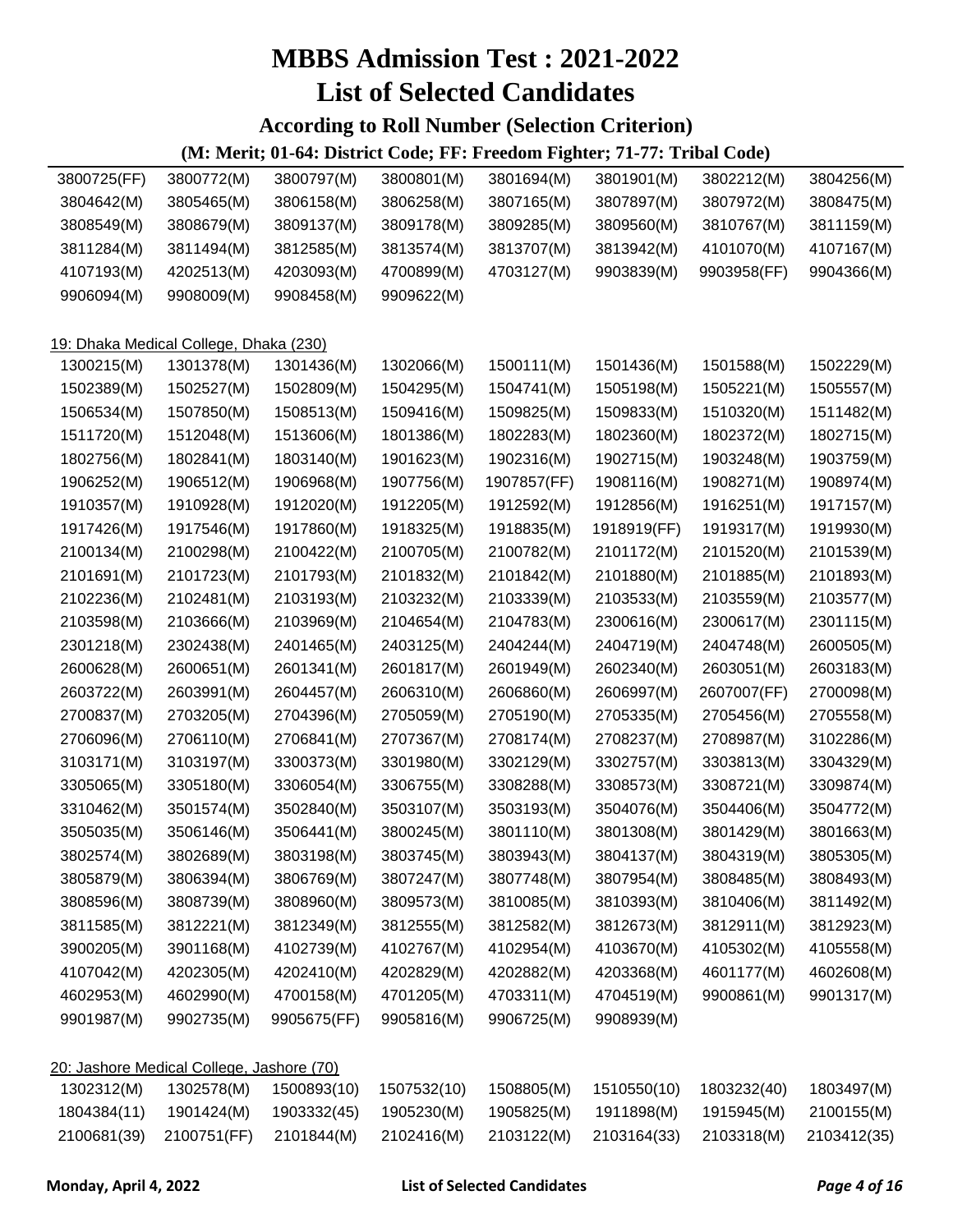#### **According to Roll Number (Selection Criterion)**

| 2103568(39) | 2103587(M)                                | 2103723(33) | 2103772(33) | 2104012(M)  | 2104084(M)  | 2104094(M)  | 2104426(M)  |
|-------------|-------------------------------------------|-------------|-------------|-------------|-------------|-------------|-------------|
| 2104750(M)  | 2104916(M)                                | 2104958(M)  | 2300580(60) | 2302347(M)  | 2600618(18) | 2602489(46) | 2603388(M)  |
| 2604842(77) | 2606358(M)                                | 3101284(M)  | 3300082(M)  | 3500236(45) | 3500779(56) | 3500897(58) | 3505815(M)  |
| 3803646(M)  | 3804197(M)                                | 3804659(41) | 3807740(M)  | 3809755(M)  | 3809815(FF) | 3809870(27) | 3810676(M)  |
| 3813294(M)  | 3813773(52)                               | 3813919(M)  | 4100092(M)  | 4100785(M)  | 4105423(M)  | 4601235(M)  | 4601777(M)  |
| 4601808(M)  | 4705964(M)                                | 4706818(M)  | 4708704(M)  | 9901857(34) | 9904275(40) |             |             |
|             |                                           |             |             |             |             |             |             |
|             | 21: Khulna Medical College, Khulna (180)  |             |             |             |             |             |             |
| 1300443(M)  | 1301309(M)                                | 1302316(M)  | 1501296(M)  | 1501388(M)  | 1501704(M)  | 1502354(M)  | 1502510(M)  |
| 1502764(M)  | 1507449(M)                                | 1507881(M)  | 1508363(M)  | 1508877(M)  | 1509339(M)  | 1509563(M)  | 1511654(M)  |
| 1512222(M)  | 1513424(M)                                | 1513534(M)  | 1513778(M)  | 1800597(M)  | 1802783(M)  | 1804495(M)  | 1804762(M)  |
| 1900415(M)  | 1901090(M)                                | 1906802(M)  | 1907360(M)  | 1908467(M)  | 1909297(M)  | 1911087(M)  | 1911842(M)  |
| 1913401(M)  | 1913924(M)                                | 1917344(M)  | 1918369(M)  | 2100050(M)  | 2100136(M)  | 2100164(M)  | 2100175(M)  |
| 2100247(M)  | 2100405(M)                                | 2100466(M)  | 2100620(M)  | 2100632(M)  | 2100657(M)  | 2100689(FF) | 2100722(M)  |
| 2100726(M)  | 2100784(M)                                | 2100854(FF) | 2100993(M)  | 2101024(M)  | 2101202(M)  | 2101255(M)  | 2101287(M)  |
| 2101298(M)  | 2101327(M)                                | 2101400(M)  | 2101609(M)  | 2101617(M)  | 2101618(M)  | 2101896(M)  | 2101980(M)  |
| 2102012(M)  | 2102137(M)                                | 2102142(M)  | 2102151(M)  | 2102199(M)  | 2102273(M)  | 2102331(M)  | 2102362(M)  |
| 2102446(M)  | 2102510(M)                                | 2103012(M)  | 2103038(M)  | 2103039(M)  | 2103076(M)  | 2103109(M)  | 2103243(M)  |
| 2103251(FF) | 2103260(M)                                | 2103274(M)  | 2103372(M)  | 2103430(M)  | 2103504(M)  | 2103744(M)  | 2103812(M)  |
| 2103831(M)  | 2103877(M)                                | 2103938(M)  | 2103978(M)  | 2104049(M)  | 2104057(M)  | 2104075(M)  | 2104301(M)  |
| 2104475(M)  | 2104535(M)                                | 2104563(M)  | 2104573(M)  | 2104815(M)  | 2104825(M)  | 2104855(M)  | 2400226(M)  |
| 2401636(M)  | 2600020(M)                                | 2600068(M)  | 2600841(M)  | 2601598(M)  | 2602330(M)  | 2603965(M)  | 2604232(M)  |
| 2605420(M)  | 2605673(M)                                | 2607154(M)  | 2702001(M)  | 2703135(M)  | 2703433(M)  | 2703665(M)  | 2706352(M)  |
| 3101894(M)  | 3102198(M)                                | 3103241(M)  | 3301770(M)  | 3304492(M)  | 3306551(M)  | 3306617(M)  | 3307623(M)  |
| 3501109(M)  | 3504583(M)                                | 3504604(M)  | 3504675(M)  | 3505864(M)  | 3506527(M)  | 3800839(M)  | 3800860(M)  |
| 3801595(M)  | 3802566(M)                                | 3803659(M)  | 3804557(M)  | 3804744(M)  | 3805776(M)  | 3805820(M)  | 3805989(M)  |
| 3807012(M)  | 3808339(M)                                | 3811337(M)  | 3811344(M)  | 3812193(M)  | 3812269(M)  | 3812684(M)  | 3812988(M)  |
| 3813720(M)  | 3813770(M)                                | 3900010(M)  | 4200088(M)  | 4200120(M)  | 4201119(M)  | 4201257(M)  | 4201499(M)  |
| 4600556(M)  | 4600768(M)                                | 4600852(M)  | 4600950(M)  | 4601379(M)  | 4601604(M)  | 4602785(M)  | 4700199(M)  |
| 4701181(M)  | 4702320(M)                                | 4704940(M)  | 4707857(M)  | 4708653(M)  | 4709659(M)  | 9900171(M)  | 9901631(M)  |
| 9902716(M)  | 9905742(M)                                | 9909059(M)  | 9909523(M)  |             |             |             |             |
|             |                                           |             |             |             |             |             |             |
|             | 22: Kushtia Medical College, Kushtia (65) |             |             |             |             |             |             |
| 1504000(13) | 1508092(M)                                | 1509592(42) | 1510031(10) | 1801384(11) | 1804706(11) | 1902911(11) | 1906761(16) |
| 1919679(30) | 2100494(33)                               | 2100718(35) | 2102587(33) | 2103265(40) | 2104936(M)  | 2300678(53) | 2301686(60) |
| 2401779(64) | 2701064(30)                               | 2701369(M)  | 2701838(41) | 2707017(M)  | 2707875(44) | 3100107(36) | 3100112(M)  |
| 3100422(50) | 3100897(FF)                               | 3102113(M)  | 3102525(M)  | 3103444(M)  | 3301091(50) | 3301104(48) | 3302055(M)  |
| 3304605(50) | 3306255(51)                               | 3306363(51) | 3306960(60) | 3310224(36) | 3500155(54) | 3500448(56) | 3500744(M)  |
| 3501269(M)  | 3501522(59)                               | 3501650(60) | 3501745(M)  | 3501778(53) | 3502599(53) | 3502816(M)  | 3502824(60) |
| 3503914(59) | 3504004(59)                               | 3504191(59) | 3504316(52) | 3504847(53) | 3506771(53) | 3800706(37) | 3800898(M)  |
| 3807302(FF) | 3809691(12)                               | 3809958(36) | 3811409(5)  | 4102246(45) | 4104468(77) | 4104594(45) | 4203440(4)  |
| 4701373(50) |                                           |             |             |             |             |             |             |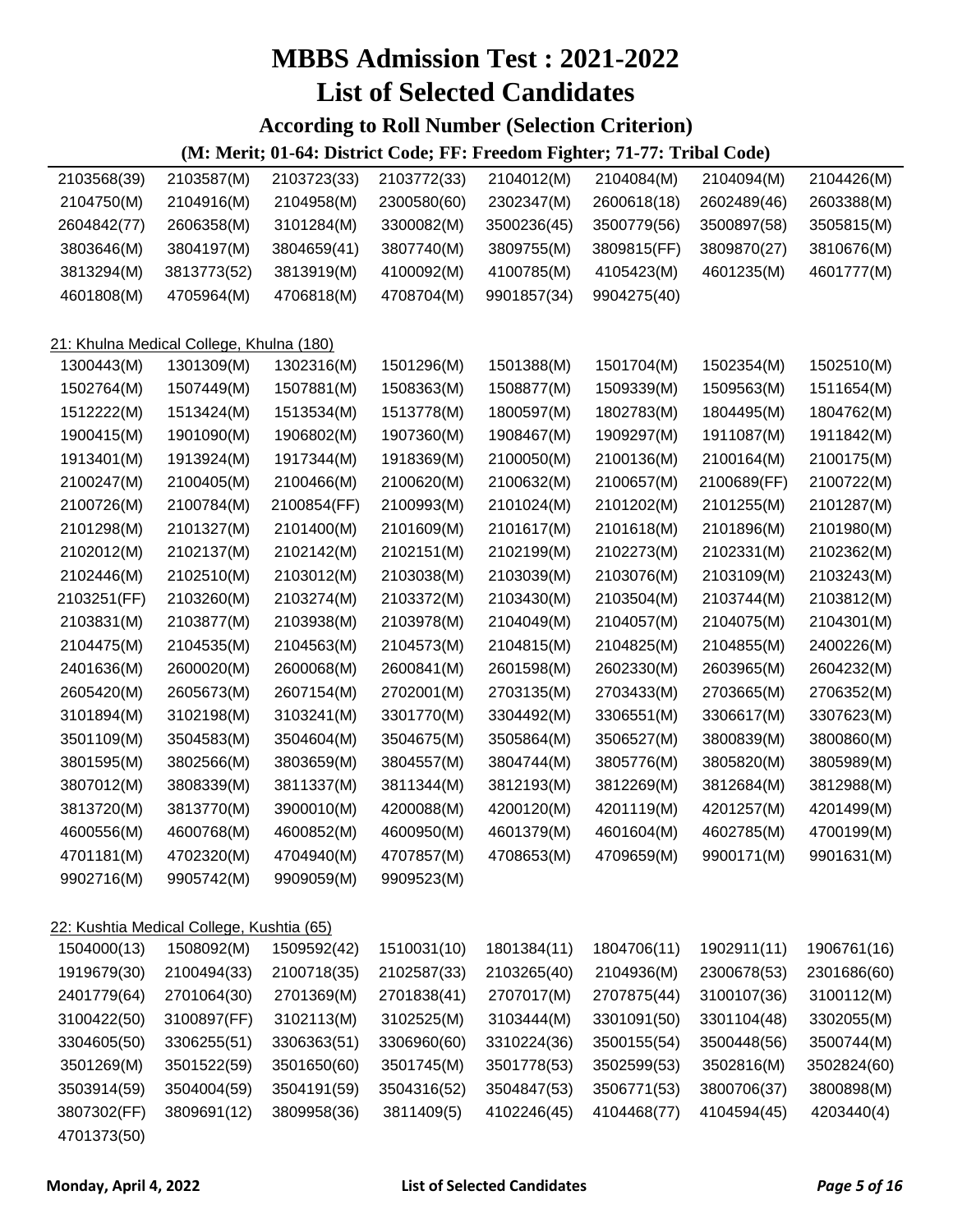#### **According to Roll Number (Selection Criterion) (M: Merit; 01-64: District Code; FF: Freedom Fighter; 71-77: Tribal Code)**

| 1301017(M)  | 1301549(M)                                      | 1302482(M) | 1502299(M)  | 1502896(M) | 1503149(M)  | 1505140(M) | 1505610(M)  |
|-------------|-------------------------------------------------|------------|-------------|------------|-------------|------------|-------------|
| 1506473(M)  | 1507102(M)                                      | 1510084(M) | 1510802(M)  | 1512451(M) | 1513453(M)  | 1513874(M) | 1800209(M)  |
| 1801456(M)  | 1801865(M)                                      | 1802422(M) | 1803634(M)  | 1804875(M) | 1804945(M)  | 1805147(M) | 1900199(M)  |
| 1900724(M)  | 1901431(M)                                      | 1902825(M) | 1905312(M)  | 1906848(M) | 1908710(M)  | 1910514(M) | 1911674(M)  |
| 1912724(M)  | 1914369(M)                                      | 1914770(M) | 1915718(FF) | 1916532(M) | 1917544(M)  | 1918265(M) | 2100392(M)  |
| 2101459(M)  | 2101759(M)                                      | 2102374(M) | 2103411(M)  | 2103841(M) | 2300017(M)  | 2300719(M) | 2300930(M)  |
| 2301180(M)  | 2301750(M)                                      | 2301931(M) | 2302170(M)  | 2302223(M) | 2302485(M)  | 2302972(M) | 2402032(M)  |
| 2402162(M)  | 2403683(M)                                      | 2403773(M) | 2404589(M)  | 2600418(M) | 2600626(M)  | 2600645(M) | 2600945(M)  |
| 2602488(M)  | 2602939(FF)                                     | 2603982(M) | 2604807(M)  | 2605030(M) | 2605421(M)  | 2607286(M) | 2607599(M)  |
| 2701225(M)  | 2701542(M)                                      | 2702612(M) | 2703095(M)  | 2703507(M) | 2704672(M)  | 2705815(M) | 2707600(M)  |
| 2707698(M)  | 2707823(M)                                      | 2707832(M) | 3101281(M)  | 3300066(M) | 3300644(M)  | 3301022(M) | 3301044(M)  |
| 3301639(M)  | 3301994(M)                                      | 3301997(M) | 3302582(M)  | 3302723(M) | 3302872(M)  | 3303344(M) | 3304037(M)  |
| 3304142(M)  | 3304587(M)                                      | 3304699(M) | 3304970(M)  | 3306406(M) | 3306516(M)  | 3306847(M) | 3307531(M)  |
| 3308291(M)  | 3308592(M)                                      | 3308746(M) | 3309275(M)  | 3310477(M) | 3310643(M)  | 3500116(M) | 3500196(M)  |
| 3500327(M)  | 3500472(M)                                      | 3500778(M) | 3500787(M)  | 3501334(M) | 3501386(M)  | 3501746(M) | 3502155(M)  |
| 3502305(M)  | 3502385(M)                                      | 3502595(M) | 3503202(M)  | 3503586(M) | 3503925(M)  | 3504031(M) | 3504646(M)  |
| 3504801(M)  | 3504923(M)                                      | 3505004(M) | 3505284(M)  | 3505459(M) | 3505612(M)  | 3505951(M) | 3506254(M)  |
| 3506332(M)  | 3506592(M)                                      | 3800142(M) | 3800523(M)  | 3802396(M) | 3802918(M)  | 3803865(M) | 3804793(M)  |
| 3805277(M)  | 3806244(M)                                      | 3808264(M) | 3808591(M)  | 3808787(M) | 3810451(M)  | 3810949(M) | 3811087(M)  |
| 3811095(M)  | 3811751(M)                                      | 3811757(M) | 3813034(M)  | 3813396(M) | 3813451(M)  | 4101074(M) | 4103166(M)  |
| 4103197(M)  | 4103534(M)                                      | 4105460(M) | 4106387(M)  | 4106678(M) | 4107563(M)  | 4201145(M) | 4201313(M)  |
| 4202814(M)  | 4600813(M)                                      | 4601679(M) | 4700942(M)  | 4702835(M) | 4707020(FF) | 4707714(M) | 9901386(M)  |
| 9901642(M)  | 9901751(M)                                      | 9907809(M) | 9909628(M)  |            |             |            |             |
|             |                                                 |            |             |            |             |            |             |
|             | 24: M.A.G. Osmani Medical College, Sylhet (230) |            |             |            |             |            |             |
| 1302373(M)  | 1500050(M)                                      | 1500374(M) | 1500604(M)  | 1500870(M) | 1502235(M)  | 1502327(M) | 1502362(M)  |
| 1502522(M)  | 1503389(M)                                      | 1503571(M) | 1503737(M)  | 1504088(M) | 1504199(M)  | 1504438(M) | 1504472(M)  |
| 1505659(M)  | 1505858(M)                                      | 1506460(M) | 1506587(M)  | 1506838(M) | 1506896(M)  | 1507060(M) | 1507327(FF) |
| 1508164(M)  | 1508901(M)                                      | 1509415(M) | 1509433(M)  | 1510278(M) | 1510965(M)  | 1511166(M) | 1511304(M)  |
| 1511908(M)  | 1512604(M)                                      | 1513271(M) | 1513725(M)  | 1800197(M) | 1801958(M)  | 1802599(M) | 1803145(M)  |
| 1804839(M)  | 1805550(M)                                      | 1900096(M) | 1900190(M)  | 1900556(M) | 1900576(M)  | 1900732(M) | 1901516(M)  |
| 1901901(M)  | 1902457(M)                                      | 1903320(M) | 1904448(M)  | 1905280(M) | 1905302(M)  | 1905894(M) | 1906506(M)  |
| 1906904(M)  | 1908581(M)                                      | 1910460(M) | 1910948(M)  | 1911329(M) | 1915196(M)  | 1916227(M) | 1918782(M)  |
| 2100487(M)  | 2100531(FF)                                     | 2100613(M) | 2101116(M)  | 2101417(M) | 2102100(M)  | 2103191(M) | 2103451(M)  |
| 2104216(M)  | 2104687(M)                                      | 2301556(M) | 2301964(M)  | 2302891(M) | 2400011(M)  | 2400772(M) | 2400938(M)  |
| 2400979(M)  | 2401065(M)                                      | 2401103(M) | 2401115(M)  | 2401283(M) | 2401331(M)  | 2401593(M) | 2401741(M)  |
| 2401857(M)  | 2401974(M)                                      | 2402309(M) | 2402322(M)  | 2402431(M) | 2402447(M)  | 2402496(M) | 2402563(M)  |
| 2402931(M)  | 2403389(M)                                      | 2403494(M) | 2403785(M)  | 2404023(M) | 2404177(M)  | 2404495(M) | 2404562(M)  |
| 2404607(M)  | 2600106(FF)                                     | 2600589(M) | 2601311(M)  | 2601424(M) | 2601527(M)  | 2601716(M) | 2601866(M)  |
| 2602002(FF) | 2602557(M)                                      | 2603360(M) | 2603869(M)  | 2603921(M) | 2605417(M)  | 2605554(M) | 2605874(M)  |
|             |                                                 |            |             |            |             |            |             |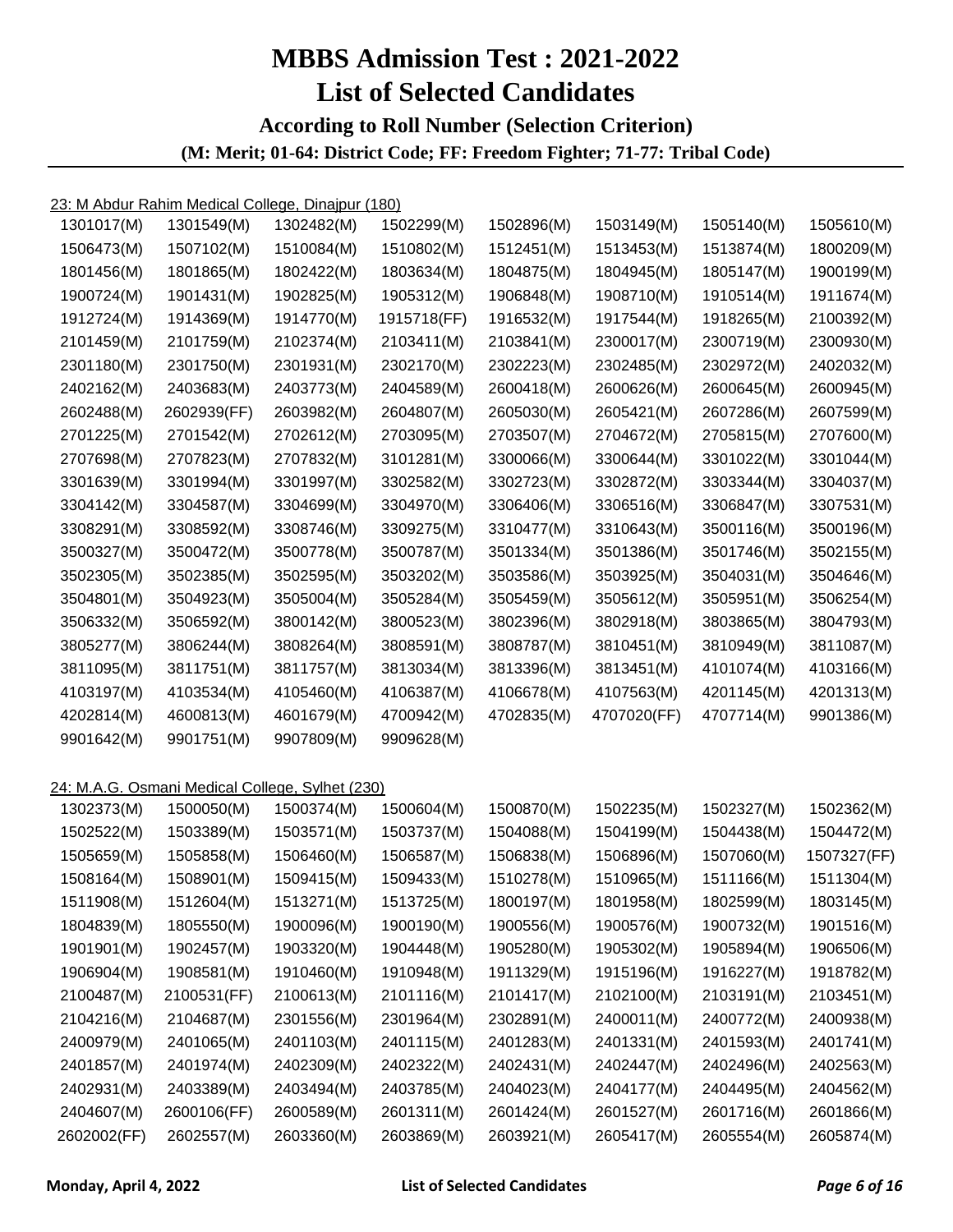#### **According to Roll Number (Selection Criterion)**

| 2606339(M)  | 2606659(M)                                       | 2607428(M)  | 2607759(M)  | 2700567(M)  | 2700645(M)  | 2700900(M)  | 2703157(M)  |
|-------------|--------------------------------------------------|-------------|-------------|-------------|-------------|-------------|-------------|
| 2703566(M)  | 2705326(M)                                       | 2705544(M)  | 2705961(M)  | 2706095(M)  | 2707825(M)  | 2708727(M)  | 3100887(M)  |
| 3101294(M)  | 3102875(M)                                       | 3103162(M)  | 3300033(M)  | 3301288(M)  | 3301999(M)  | 3302831(M)  | 3303809(M)  |
| 3304506(M)  | 3307305(M)                                       | 3307430(M)  | 3307454(M)  | 3307724(M)  | 3308044(M)  | 3309875(M)  | 3310089(M)  |
| 3502553(M)  | 3502742(M)                                       | 3502988(M)  | 3503436(M)  | 3503688(M)  | 3503733(M)  | 3504348(M)  | 3505424(M)  |
| 3800309(M)  | 3800548(M)                                       | 3801008(M)  | 3801133(M)  | 3801455(M)  | 3801958(M)  | 3802444(M)  | 3803159(M)  |
| 3803208(M)  | 3803605(M)                                       | 3803898(M)  | 3804030(M)  | 3804477(M)  | 3804618(M)  | 3804644(M)  | 3804704(M)  |
| 3806072(M)  | 3806413(M)                                       | 3806670(M)  | 3806704(M)  | 3807214(M)  | 3807250(M)  | 3807431(M)  | 3807524(M)  |
| 3808027(M)  | 3808124(M)                                       | 3808282(M)  | 3808712(M)  | 3809555(M)  | 3809747(M)  | 3809919(M)  | 3810095(M)  |
| 3810178(M)  | 3811100(M)                                       | 3811591(M)  | 3811602(M)  | 3812656(M)  | 3812750(M)  | 3813182(M)  | 3900298(M)  |
| 3901189(M)  | 3901219(M)                                       | 4103239(M)  | 4104676(M)  | 4105193(M)  | 4105524(M)  | 4105964(M)  | 4200166(M)  |
| 4201500(M)  | 4600116(M)                                       | 4600313(M)  | 4600995(M)  | 4701898(M)  | 4703044(M)  | 4706903(M)  | 4709128(M)  |
| 9900649(M)  | 9901764(M)                                       | 9901788(M)  | 9902056(M)  | 9902377(M)  | 9903393(M)  | 9904277(M)  | 9904295(M)  |
| 9904497(M)  | 9904650(M)                                       | 9905572(M)  | 9906529(M)  | 9908942(M)  | 9909050(M)  |             |             |
|             |                                                  |             |             |             |             |             |             |
|             | 25: Magura Medical College, Magura (50)          |             |             |             |             |             |             |
| 1502960(17) | 1504676(17)                                      | 1507933(17) | 1508741(7)  | 1513264(14) | 1803459(14) | 1900515(18) | 1905323(6)  |
| 1907344(20) | 1916772(FF)                                      | 1916889(26) | 1916992(29) | 1917667(M)  | 1919861(36) | 2101875(M)  | 2103689(32) |
| 2300304(60) | 2301935(53)                                      | 2400818(63) | 2401217(62) | 2401520(63) | 2401655(63) | 2402520(62) | 2403146(62) |
| 2403234(62) | 2403854(63)                                      | 2600654(63) | 2601243(29) | 2601512(30) | 2602120(18) | 2603154(18) | 2605965(3)  |
| 2607499(19) | 2708965(43)                                      | 3503085(55) | 3505217(54) | 3800420(37) | 3800945(32) | 3806229(29) | 3807040(20) |
| 4100185(77) | 4200844(4)                                       | 4203078(3)  | 4600803(31) | 4602038(31) | 4602569(23) | 4602604(40) | 4706137(34) |
| 9901687(23) | 9905600(16)                                      |             |             |             |             |             |             |
|             |                                                  |             |             |             |             |             |             |
|             | 26: Mugda Medical College, Mugda, Dhaka (75)     |             |             |             |             |             |             |
| 1301946(M)  | 1302110(M)                                       | 1802216(M)  | 1900049(M)  | 1901811(M)  | 1901867(M)  | 1905285(M)  | 1913714(M)  |
| 1914785(M)  | 1915207(M)                                       | 1915456(M)  | 1916323(M)  | 1917203(M)  | 1917303(M)  | 1918188(M)  | 2100408(M)  |
| 2100425(M)  | 2101182(M)                                       | 2101518(M)  | 2101563(M)  | 2101669(M)  | 2101742(M)  | 2102120(M)  | 2102272(M)  |
| 2102726(FF) | 2103074(M)                                       | 2103082(M)  | 2103127(M)  | 2103282(M)  | 2103818(M)  | 2103825(M)  | 2104009(M)  |
| 2104184(M)  | 2104346(M)                                       | 2104660(M)  | 2600576(M)  | 2600708(M)  | 2601879(M)  | 2602454(M)  | 2602494(M)  |
| 2603747(M)  | 2604006(M)                                       | 2605477(M)  | 2605830(M)  | 2605832(M)  | 2607316(M)  | 2607468(M)  | 2607874(M)  |
| 2703245(M)  | 3505176(M)                                       | 3800066(M)  | 3801350(M)  | 3802399(M)  | 3802595(M)  | 3804475(M)  | 3806091(M)  |
| 3806159(M)  | 3806642(M)                                       | 3807151(M)  | 3809719(M)  | 3810636(M)  | 3812129(M)  | 3813610(M)  | 4101067(M)  |
| 4202647(M)  | 4203608(M)                                       | 4601227(M)  | 4703063(M)  | 4703952(M)  | 4704263(M)  | 4704625(M)  | 9900198(M)  |
| 9900308(M)  | 9902524(FF)                                      | 9905698(M)  |             |             |             |             |             |
|             |                                                  |             |             |             |             |             |             |
|             | 27: Mymensingh Medical College, Mymensingh (230) |             |             |             |             |             |             |
| 1300462(M)  | 1300732(M)                                       | 1301294(M)  | 1301766(M)  | 1302220(M)  | 1302434(M)  | 1500788(M)  | 1506249(M)  |
| 1507061(M)  | 1508273(M)                                       | 1510025(M)  | 1510133(M)  | 1512873(M)  | 1513129(M)  | 1800223(M)  | 1801297(M)  |
| 1802185(M)  | 1804314(M)                                       | 1806190(M)  | 1806476(M)  | 1900202(M)  | 1900360(M)  | 1903212(M)  | 1903712(M)  |
| 1905330(M)  | 1905719(M)                                       | 1906374(M)  | 1908402(M)  | 1909516(M)  | 1910044(M)  | 1910798(M)  | 1911160(M)  |
| 1911183(M)  | 1911504(M)                                       | 1913585(M)  | 1914198(M)  | 1914623(M)  | 1914674(M)  | 1915018(M)  | 1915791(M)  |
|             |                                                  |             |             |             |             |             |             |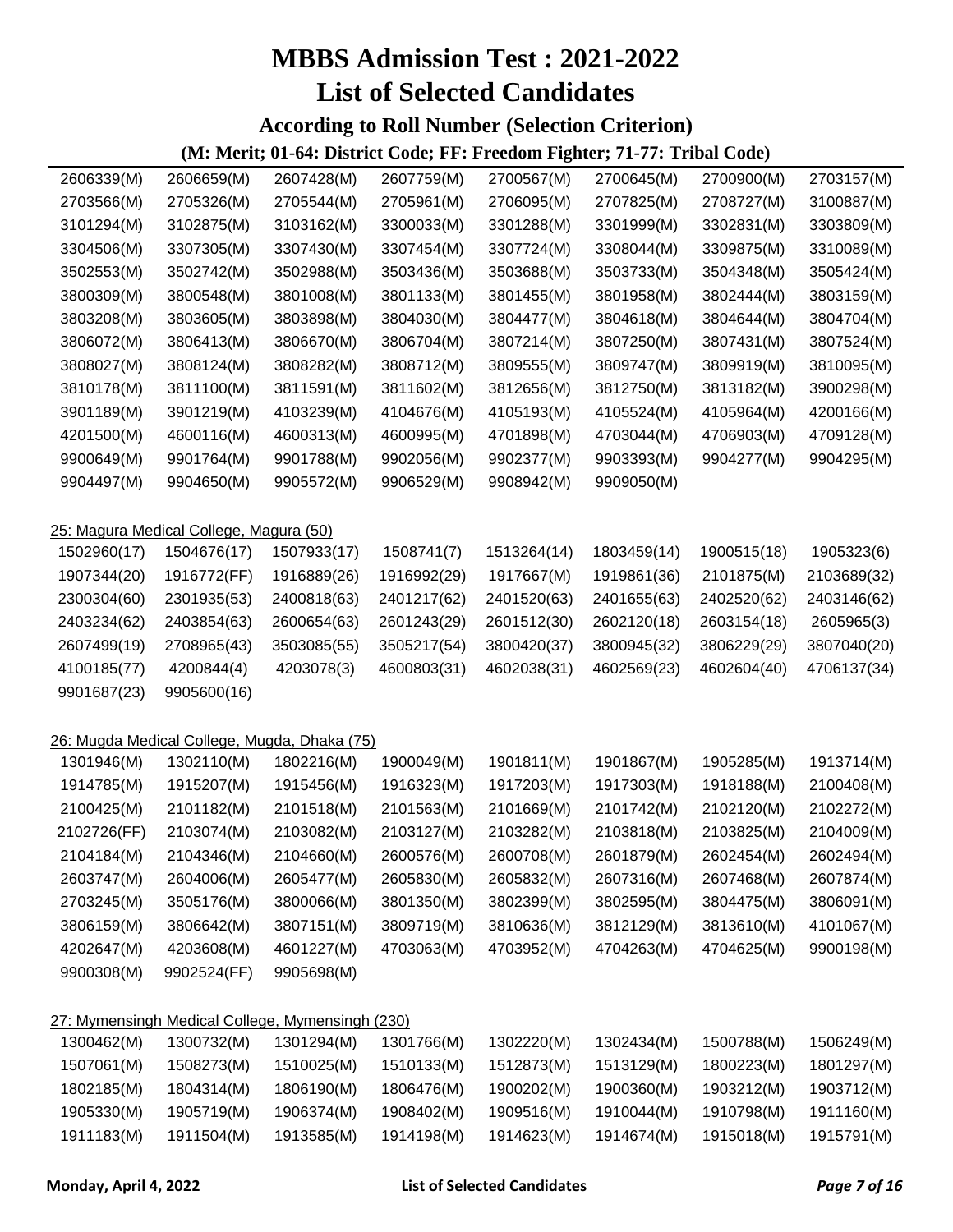**According to Roll Number (Selection Criterion)**

| 1917147(M)  | 1917267(M)                                | 1919577(M)                                    | 2101171(M)  | 2101402(M)  | 2103068(M)  | 2103144(M)  | 2104155(M)  |
|-------------|-------------------------------------------|-----------------------------------------------|-------------|-------------|-------------|-------------|-------------|
| 2301560(M)  | 2301572(M)                                | 2402642(M)                                    | 2403481(M)  | 2404157(M)  | 2601043(M)  | 2601421(M)  | 2601502(M)  |
| 2601665(M)  | 2601673(M)                                | 2601694(M)                                    | 2602133(M)  | 2602423(M)  | 2602729(M)  | 2602917(M)  | 2603085(M)  |
| 2603461(M)  | 2603837(M)                                | 2604156(M)                                    | 2604166(M)  | 2604801(M)  | 2605788(M)  | 2605853(M)  | 2606115(M)  |
| 2606143(M)  | 2606468(M)                                | 2606563(M)                                    | 2606734(M)  | 2607303(M)  | 2607457(M)  | 2607493(M)  | 2607643(M)  |
| 2607899(M)  | 2700362(M)                                | 2700883(M)                                    | 2701431(M)  | 2701772(M)  | 2702346(M)  | 2702730(M)  | 2702859(M)  |
| 2703275(M)  | 2703400(M)                                | 2703438(M)                                    | 2703510(FF) | 2704556(M)  | 2704954(M)  | 2705195(M)  | 2705560(M)  |
| 2705737(M)  | 2705828(M)                                | 2706630(M)                                    | 2706899(M)  | 2706995(M)  | 2707661(M)  | 2707685(M)  | 2707860(M)  |
| 2707940(M)  | 3100203(M)                                | 3100360(M)                                    | 3100553(M)  | 3100778(M)  | 3301127(M)  | 3304950(M)  | 3306072(M)  |
| 3306686(M)  | 3307293(M)                                | 3309731(M)                                    | 3310559(M)  | 3500135(M)  | 3500470(M)  | 3500489(M)  | 3500721(M)  |
| 3500741(M)  | 3500762(M)                                | 3500764(M)                                    | 3500886(M)  | 3501010(M)  | 3501258(M)  | 3501644(FF) | 3501734(M)  |
| 3502164(M)  | 3502428(M)                                | 3502582(M)                                    | 3502782(M)  | 3503027(M)  | 3503217(M)  | 3503577(M)  | 3504011(M)  |
| 3504476(M)  | 3504484(M)                                | 3504561(M)                                    | 3504704(M)  | 3505144(M)  | 3505237(M)  | 3506415(M)  | 3506818(M)  |
| 3800079(M)  | 3800138(M)                                | 3800585(M)                                    | 3801147(M)  | 3801166(M)  | 3801225(M)  | 3801670(M)  | 3801762(FF) |
| 3801936(M)  | 3802021(M)                                | 3802496(M)                                    | 3802803(M)  | 3802836(M)  | 3802889(M)  | 3802916(M)  | 3803114(M)  |
| 3803298(M)  | 3803600(M)                                | 3804585(M)                                    | 3804658(M)  | 3804780(M)  | 3804951(M)  | 3805156(M)  | 3805281(M)  |
| 3805571(M)  | 3805660(M)                                | 3805926(M)                                    | 3807014(M)  | 3807016(M)  | 3807529(M)  | 3807618(M)  | 3807763(M)  |
| 3807934(M)  | 3808025(M)                                | 3808723(M)                                    | 3809920(M)  | 3810109(M)  | 3810684(M)  | 3810753(M)  | 3811067(M)  |
| 3811153(M)  | 3811924(M)                                | 3812143(M)                                    | 3812203(M)  | 3812403(M)  | 3812416(M)  | 3812758(M)  | 3813095(M)  |
| 3813673(M)  | 3813940(M)                                | 3900539(M)                                    | 3900716(M)  | 3900745(M)  | 4100622(M)  | 4100677(M)  | 4101135(M)  |
| 4102116(M)  | 4105176(M)                                | 4105311(M)                                    | 4105835(M)  | 4201689(M)  | 4202178(M)  | 4202769(M)  | 4203056(M)  |
| 4203296(FF) | 4600444(M)                                | 4700288(M)                                    | 4702618(M)  | 4703510(M)  | 4705603(M)  | 4705615(M)  | 4705664(M)  |
| 4705697(M)  | 4706713(M)                                | 4706909(M)                                    | 4708014(M)  | 4709687(M)  | 9900059(M)  | 9901102(M)  | 9902433(M)  |
| 9902645(M)  | 9903181(M)                                | 9904333(M)                                    | 9906692(M)  | 9908147(M)  | 9909240(M)  |             |             |
|             |                                           |                                               |             |             |             |             |             |
|             | 28: Naogaon Medical College, Naogaon (50) |                                               |             |             |             |             |             |
| 1903595(1)  | 1908136(23)                               | 1909290(23)                                   | 1910039(20) | 1910805(18) | 1915623(31) | 1916371(20) | 2101629(FF) |
| 2301488(53) | 2401245(61)                               | 2402971(63)                                   | 2404169(63) | 2404383(63) | 2601582(6)  | 2605024(18) | 2606188(45) |
| 2702010(42) | 2705998(43)                               | 3101826(50)                                   | 3102951(49) | 3300579(48) | 3300752(47) | 3301973(38) | 3302260(47) |
| 3302541(50) | 3303208(47)                               | 3304084(47)                                   | 3304171(47) | 3304763(48) | 3305742(47) | 3308003(51) | 3309674(48) |
| 3309763(51) | 3310093(51)                               | 3505819(55)                                   | 3506518(55) | 3801075(75) | 3802024(18) | 3806450(53) | 3810473(18) |
| 4105774(18) | 4105908(45)                               | 4106237(45)                                   | 4106418(M)  | 4107280(47) | 4703249(23) | 4703981(27) | 4705710(M)  |
| 9900616(18) | 9903896(29)                               |                                               |             |             |             |             |             |
|             |                                           |                                               |             |             |             |             |             |
|             |                                           | 29: Netrokona Medical College, Netrokona (50) |             |             |             |             |             |
| 1302427(19) | 1513388(42)                               | 1910912(2)                                    | 1911006(18) | 1915397(22) | 1919582(11) | 2400843(64) | 2401412(62) |
| 2402383(58) | 2402463(64)                               | 2403565(63)                                   | 2404074(64) | 2404429(63) | 2600992(18) | 2601033(13) | 2602775(13) |
| 2603326(25) | 2603345(9)                                | 2604566(M)                                    | 2605214(26) | 2605429(9)  | 2606077(18) | 2607625(43) | 2701574(42) |
| 2702485(42) | 2702748(42)                               | 2708605(42)                                   | 3302361(FF) | 3800218(18) | 3802122(20) | 3804467(55) | 3805006(18) |
| 3807839(27) | 3809890(16)                               | 3810860(9)                                    | 3813532(20) | 4103942(52) | 4104434(52) | 4200703(2)  | 4201012(2)  |
| 4201613(2)  | 4202236(2)                                | 4203803(5)                                    | 4700700(43) | 4701624(18) | 4703502(30) | 4705234(61) | 9901552(77) |
| 9903746(52) | 9908574(20)                               |                                               |             |             |             |             |             |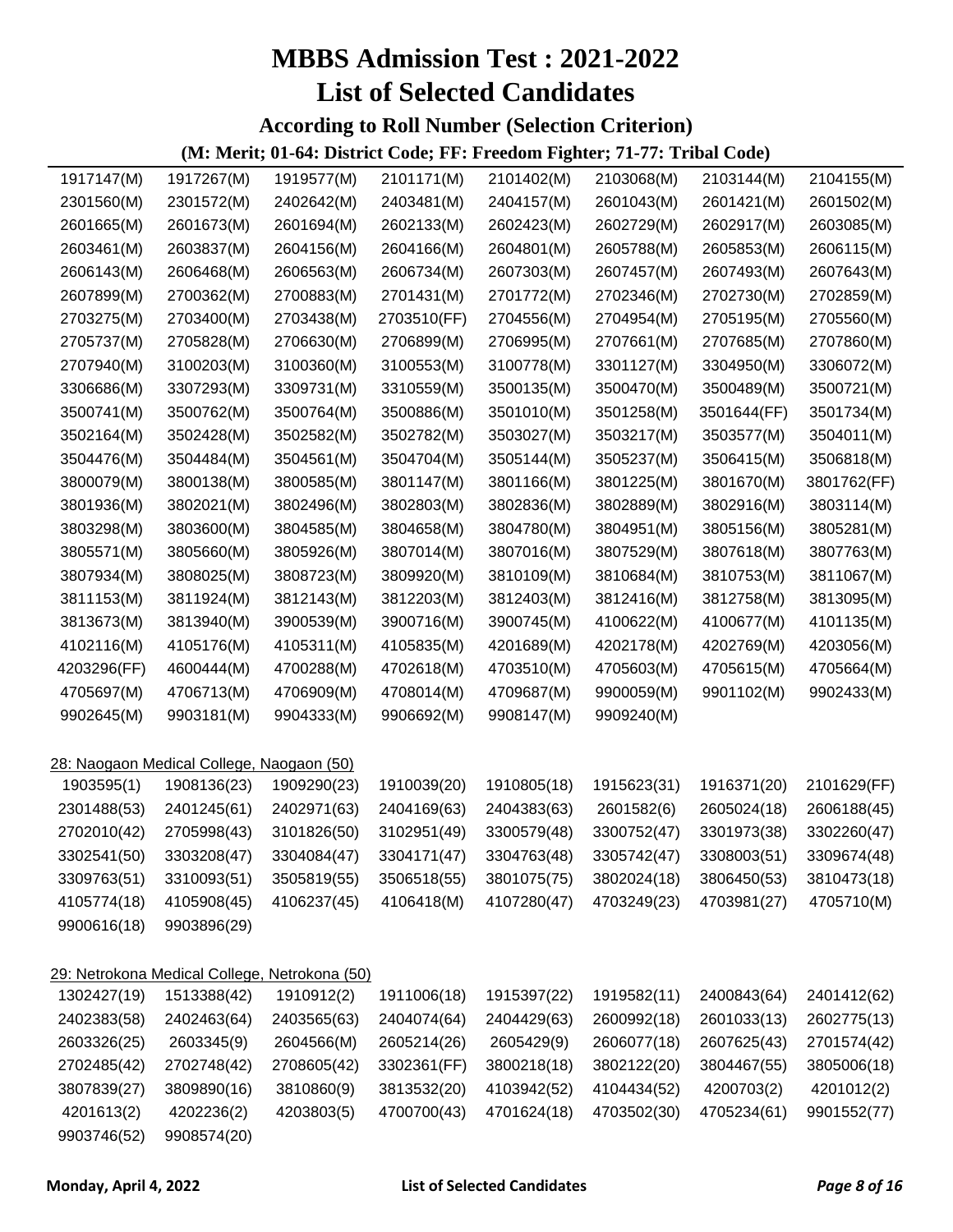#### **According to Roll Number (Selection Criterion)**

|             | 30: Nilphamari Medical College, Nilphamari (50) |             |             |             |             |             |             |
|-------------|-------------------------------------------------|-------------|-------------|-------------|-------------|-------------|-------------|
| 1504620(16) | 1508642(18)                                     | 1900148(18) | 1904076(18) | 1906129(18) | 1911235(18) | 1913920(26) | 1914951(26) |
| 1919513(18) | 2100561(32)                                     | 2103802(31) | 2400595(62) | 2601755(18) | 2602757(18) | 2604743(25) | 2605585(25) |
| 2606092(18) | 2700707(55)                                     | 2703119(3)  | 2703254(42) | 2705461(42) | 2706252(43) | 2707233(42) | 3501960(52) |
| 3504393(59) | 3505589(57)                                     | 3506832(57) | 3800154(75) | 3802119(34) | 3802678(16) | 3803864(1)  | 3804448(57) |
| 3807490(42) | 3807924(20)                                     | 3808044(18) | 3808229(FF) | 3809970(1)  | 3810881(20) | 3811345(58) | 3811884(18) |
| 3812627(18) | 3813552(18)                                     | 3813849(47) | 4202746(2)  | 4203105(6)  | 4601711(31) | 4705648(56) | 4708050(26) |
| 9903218(18) | 9909064(18)                                     |             |             |             |             |             |             |
|             | 31: Pabna Medical College, Pabna (70)           |             |             |             |             |             |             |
| 1300511(M)  | 1300991(M)                                      | 1503004(M)  | 1504425(M)  | 1505059(M)  | 1507219(M)  | 1800327(M)  | 1800496(M)  |
| 1902081(M)  | 1903252(M)                                      | 1905237(M)  | 1906034(M)  | 1910706(M)  | 1910995(M)  | 1915590(M)  | 1915886(M)  |
| 1916065(M)  | 1916975(M)                                      | 2100380(M)  | 2102428(FF) | 2103072(M)  | 2300841(M)  | 2301713(M)  | 2404478(M)  |
| 2601148(M)  | 2602295(M)                                      | 2603075(M)  | 2605148(M)  | 2605465(M)  | 2607120(M)  | 2700774(M)  | 2701789(M)  |
| 2704502(M)  | 2706063(M)                                      | 2707382(M)  | 3301070(M)  | 3305394(M)  | 3305762(M)  | 3306949(M)  | 3307051(M)  |
| 3307863(M)  | 3310132(M)                                      | 3500962(M)  | 3503376(M)  | 3503585(M)  | 3505033(M)  | 3505945(M)  | 3505953(M)  |
| 3801282(M)  | 3803492(M)                                      | 3803681(M)  | 3805100(M)  | 3807350(M)  | 3807593(M)  | 3807827(M)  | 3810028(M)  |
| 3812589(M)  | 3812917(M)                                      | 3813240(M)  | 4100288(M)  | 4101116(M)  | 4602297(M)  | 4707525(M)  | 4709745(M)  |
| 9901997(M)  | 9903395(FF)                                     | 9906585(M)  | 9907036(M)  | 9907455(M)  | 9908905(M)  |             |             |
|             | 32: Patuakhali Medical College, Patuakhali (51) |             |             |             |             |             |             |
| 1513736(12) | 1907129(50)                                     | 1910097(18) | 1910535(42) | 1913771(M)  | 1914701(45) | 1915786(44) | 1916648(9)  |
| 1916867(61) | 2100117(34)                                     | 2100712(37) | 2102306(31) | 2104131(38) | 2400177(51) | 2402987(64) | 2600218(37) |
| 2604240(24) | 2605020(27)                                     | 2605701(16) | 2704505(42) | 2704708(41) | 3100120(50) | 3100889(50) | 3101588(50) |
| 3300460(47) | 3300741(51)                                     | 3302338(51) | 3304496(45) | 3309893(49) | 3310930(50) | 3500725(56) | 3502315(37) |
| 3505010(57) | 3506674(57)                                     | 3802179(12) | 3803687(18) | 3809680(73) | 3810190(1)  | 3810976(55) | 3900363(18) |
| 3901081(22) | 4201345(M)                                      | 4201796(5)  | 4202368(M)  | 4202567(2)  | 4203351(3)  | 4203510(9)  | 4600197(34) |
| 4705088(FF) | 4706740(18)                                     | 9908963(30) |             |             |             |             |             |
|             | 33: Rajshahi Medical College, Rajshahi (230)    |             |             |             |             |             |             |
| 1301827(M)  | 1302509(M)                                      | 1501082(M)  | 1501235(M)  | 1501402(M)  | 1503098(M)  | 1503335(M)  | 1505397(M)  |
| 1505600(M)  | 1507213(M)                                      | 1508915(M)  | 1801418(M)  | 1803100(M)  | 1803759(M)  | 1804173(M)  | 1806171(M)  |
| 1900167(M)  | 1900892(M)                                      | 1901504(M)  | 1901618(M)  | 1901661(M)  | 1902535(M)  | 1902643(M)  | 1903677(M)  |
| 1906746(M)  | 1907025(M)                                      | 1907834(M)  | 1909870(M)  | 1911118(M)  | 1912421(M)  | 1912741(M)  | 1912777(M)  |
| 1915047(M)  | 1917056(M)                                      | 1919050(M)  | 2100137(M)  | 2100316(M)  | 2100348(M)  | 2100484(M)  | 2100935(M)  |
| 2101069(M)  | 2101093(M)                                      | 2101855(M)  | 2102205(M)  | 2102433(M)  | 2102704(M)  | 2102891(M)  | 2102967(M)  |
| 2103009(M)  | 2103050(M)                                      | 2103531(M)  | 2103589(M)  | 2103625(M)  | 2103675(M)  | 2103734(M)  | 2103875(FF) |
| 2103953(M)  | 2104015(M)                                      | 2104162(M)  | 2104194(M)  | 2104369(M)  | 2104454(M)  | 2104547(M)  | 2104684(M)  |
| 2104693(M)  | 2104792(M)                                      | 2104908(M)  | 2104923(M)  | 2104998(M)  | 2300316(M)  | 2300457(M)  | 2300596(M)  |
| 2300809(M)  | 2300853(M)                                      | 2301674(M)  | 2302560(M)  | 2401438(M)  | 2401587(M)  | 2403813(M)  | 2600215(M)  |
| 2602292(M)  | 2602448(M)                                      | 2602802(M)  | 2603173(M)  | 2603375(M)  | 2603884(M)  | 2604358(M)  | 2604470(M)  |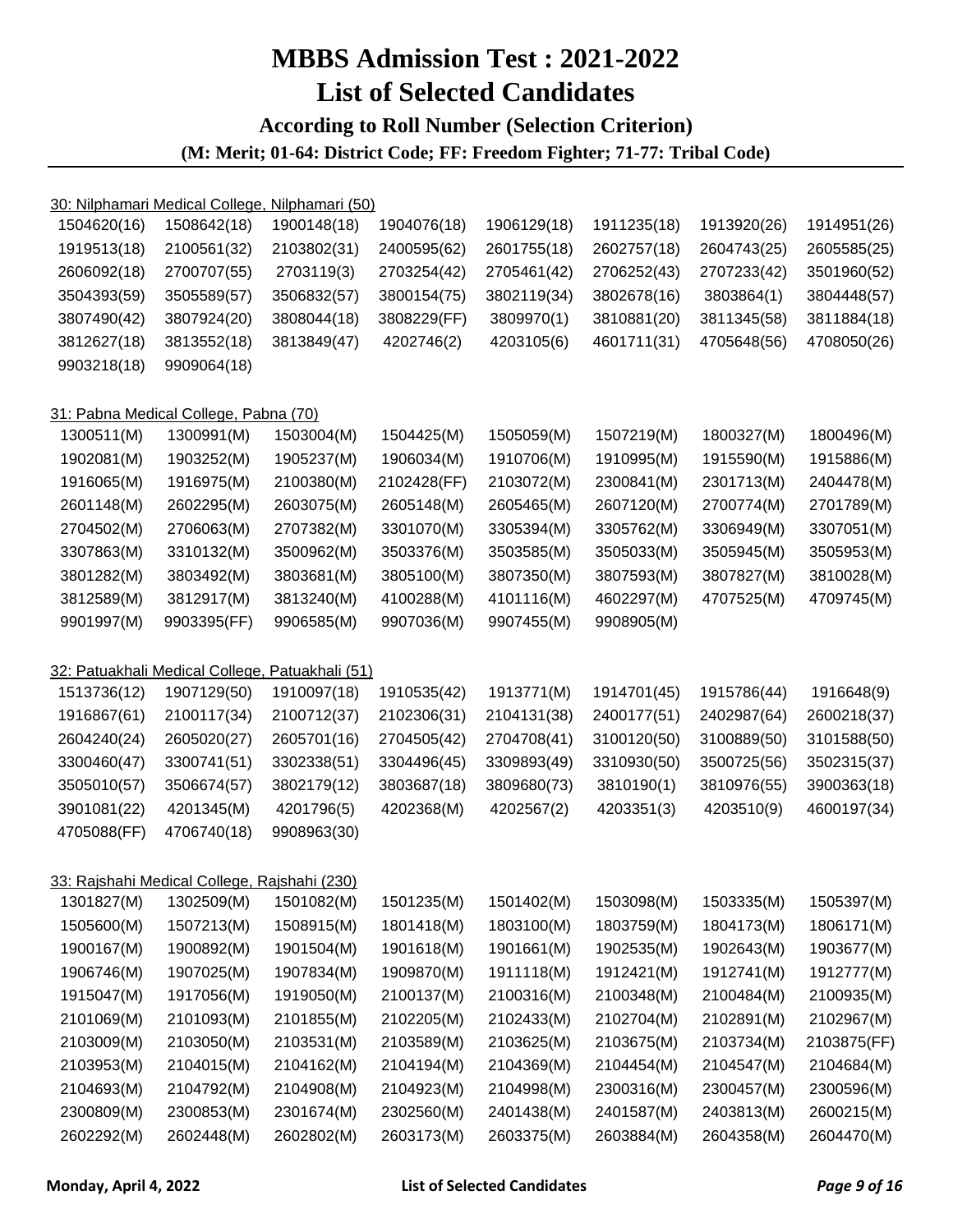**According to Roll Number (Selection Criterion)**

| 2605005(M)  | 2606024(M)                                    | 2606311(M)  | 2700285(M)  | 2700824(M)  | 2700825(M)  | 2701674(M)  | 2702385(M)  |
|-------------|-----------------------------------------------|-------------|-------------|-------------|-------------|-------------|-------------|
| 2702944(M)  | 2703549(M)                                    | 2704010(M)  | 2704870(M)  | 2705306(M)  | 2706390(M)  | 2706394(M)  | 2706915(M)  |
| 2707307(M)  | 2707357(M)                                    | 2707613(M)  | 2708609(M)  | 2708804(M)  | 3100208(M)  | 3100818(M)  | 3101373(M)  |
| 3101688(M)  | 3102634(M)                                    | 3102829(M)  | 3102880(M)  | 3103277(M)  | 3300041(M)  | 3300064(M)  | 3300163(M)  |
| 3300289(M)  | 3301265(M)                                    | 3301407(M)  | 3301451(FF) | 3303183(M)  | 3303260(M)  | 3303386(M)  | 3303491(M)  |
| 3303785(M)  | 3304021(M)                                    | 3304211(M)  | 3304225(M)  | 3304713(M)  | 3305025(M)  | 3305199(M)  | 3305245(M)  |
| 3306309(M)  | 3306725(M)                                    | 3306921(M)  | 3307018(M)  | 3307636(M)  | 3307965(M)  | 3307969(M)  | 3308495(M)  |
| 3308606(M)  | 3309093(M)                                    | 3309234(M)  | 3309345(M)  | 3309542(M)  | 3309989(M)  | 3310473(M)  | 3310524(M)  |
| 3500861(M)  | 3500920(M)                                    | 3501217(M)  | 3501227(M)  | 3501510(M)  | 3501886(M)  | 3502485(M)  | 3502550(M)  |
| 3502707(M)  | 3502916(M)                                    | 3502998(M)  | 3504627(M)  | 3505087(M)  | 3505249(M)  | 3505313(M)  | 3505719(M)  |
| 3505735(M)  | 3505772(M)                                    | 3505780(M)  | 3505801(M)  | 3505849(M)  | 3506260(M)  | 3506472(M)  | 3801230(FF) |
| 3801423(M)  | 3801759(M)                                    | 3802308(M)  | 3802508(M)  | 3803129(M)  | 3804248(M)  | 3804667(M)  | 3805074(M)  |
| 3805744(M)  | 3806036(M)                                    | 3806529(M)  | 3806708(M)  | 3806935(M)  | 3807857(M)  | 3809012(M)  | 3809069(M)  |
| 3809071(M)  | 3809109(M)                                    | 3809574(M)  | 3809686(M)  | 3810445(M)  | 3811895(M)  | 3811955(M)  | 3813136(M)  |
| 3813579(M)  | 3813641(M)                                    | 4100740(M)  | 4101043(M)  | 4103619(M)  | 4103621(M)  | 4104330(M)  | 4104844(M)  |
| 4105142(M)  | 4105355(M)                                    | 4105796(M)  | 4105907(M)  | 4106389(M)  | 4107240(M)  | 4107461(M)  | 4200639(M)  |
| 4600541(M)  | 4600976(M)                                    | 4601940(M)  | 4602199(M)  | 4602265(M)  | 4602335(M)  | 4703769(M)  | 4706645(M)  |
| 9901111(M)  | 9902110(M)                                    | 9903146(M)  | 9903656(M)  | 9904232(M)  | 9909608(FF) |             |             |
|             |                                               |             |             |             |             |             |             |
|             | 34: Rangamati Medical College, Rangamati (51) |             |             |             |             |             |             |
| 1301528(28) | 1501038(10)                                   | 1501638(10) | 1501747(73) | 1502335(10) | 1502606(2)  | 1503105(11) | 1503291(75) |
| 1504253(71) | 1504521(10)                                   | 1504632(10) | 1505278(10) | 1505844(73) | 1507168(12) | 1507239(M)  | 1507614(10) |
| 1510711(71) | 1510959(76)                                   | 1512360(11) | 1512632(16) | 1513508(71) | 1513888(75) | 1805560(FF) | 1905056(75) |
| 1906284(74) | 1909602(18)                                   | 2301333(53) | 2402519(64) | 2601521(12) | 2604007(71) | 2605620(44) | 2607489(73) |
| 2705227(24) | 3306080(51)                                   | 3802509(26) | 3803949(59) | 3806504(75) | 3808346(27) | 3810489(57) | 3811000(9)  |
| 3811963(18) | 3812387(8)                                    | 3812772(M)  | 3813414(M)  | 3813428(26) | 3813721(72) | 3813739(24) | 4704203(30) |
| 4705612(19) | 4705814(M)                                    | 4706626(61) |             |             |             |             |             |
|             |                                               |             |             |             |             |             |             |
|             | 35: Rangpur Medical College, Rangpur (230)    |             |             |             |             |             |             |
| 1301086(M)  | 1301419(M)                                    | 1500797(M)  | 1501744(M)  | 1504221(M)  | 1505695(M)  | 1506663(M)  | 1507108(M)  |
| 1507201(M)  | 1508041(M)                                    | 1508747(M)  | 1508826(M)  | 1509098(M)  | 1509871(M)  | 1510844(M)  | 1510929(M)  |
| 1511400(M)  | 1512612(M)                                    | 1800447(M)  | 1800762(M)  | 1801198(M)  | 1801385(M)  | 1801669(M)  | 1904218(M)  |
| 1904538(M)  | 1904749(M)                                    | 1905730(M)  | 1906502(M)  | 1907371(M)  | 1908418(M)  | 1908605(M)  | 1909301(M)  |
| 1909525(M)  | 1910844(M)                                    | 1911881(M)  | 1912240(M)  | 1912435(M)  | 1912766(M)  | 1913019(M)  | 1913224(M)  |
| 1913318(M)  | 1915342(M)                                    | 1915417(M)  | 1916139(M)  | 1918154(M)  | 1918273(M)  | 1918954(M)  | 2102417(M)  |
| 2102710(M)  | 2103659(M)                                    | 2300158(M)  | 2300296(M)  | 2300336(M)  | 2300475(M)  | 2300739(M)  | 2300802(M)  |
| 2301017(M)  | 2301097(M)                                    | 2301152(M)  | 2301411(M)  | 2301694(M)  | 2302406(M)  | 2302736(M)  | 2400033(M)  |
| 2401013(M)  | 2401119(M)                                    | 2401553(M)  | 2403211(M)  | 2600216(M)  | 2600652(M)  | 2600836(M)  | 2600963(M)  |
| 2600986(M)  | 2601009(M)                                    | 2601047(M)  | 2601077(M)  | 2601202(M)  | 2601358(M)  | 2601408(M)  | 2601998(M)  |
| 2603071(M)  | 2605172(M)                                    | 2605411(M)  | 2605613(M)  | 2606322(M)  | 2607353(M)  | 2607726(M)  | 2701053(M)  |
| 2701164(M)  | 2701434(M)                                    | 2701466(M)  | 2701817(M)  | 2702158(M)  | 2702332(M)  | 2703683(M)  | 2704442(M)  |
| 2704481(M)  | 2707818(M)                                    | 2708670(M)  | 3100041(M)  | 3101059(M)  | 3101196(M)  | 3101310(M)  | 3102107(M)  |
|             |                                               |             |             |             |             |             |             |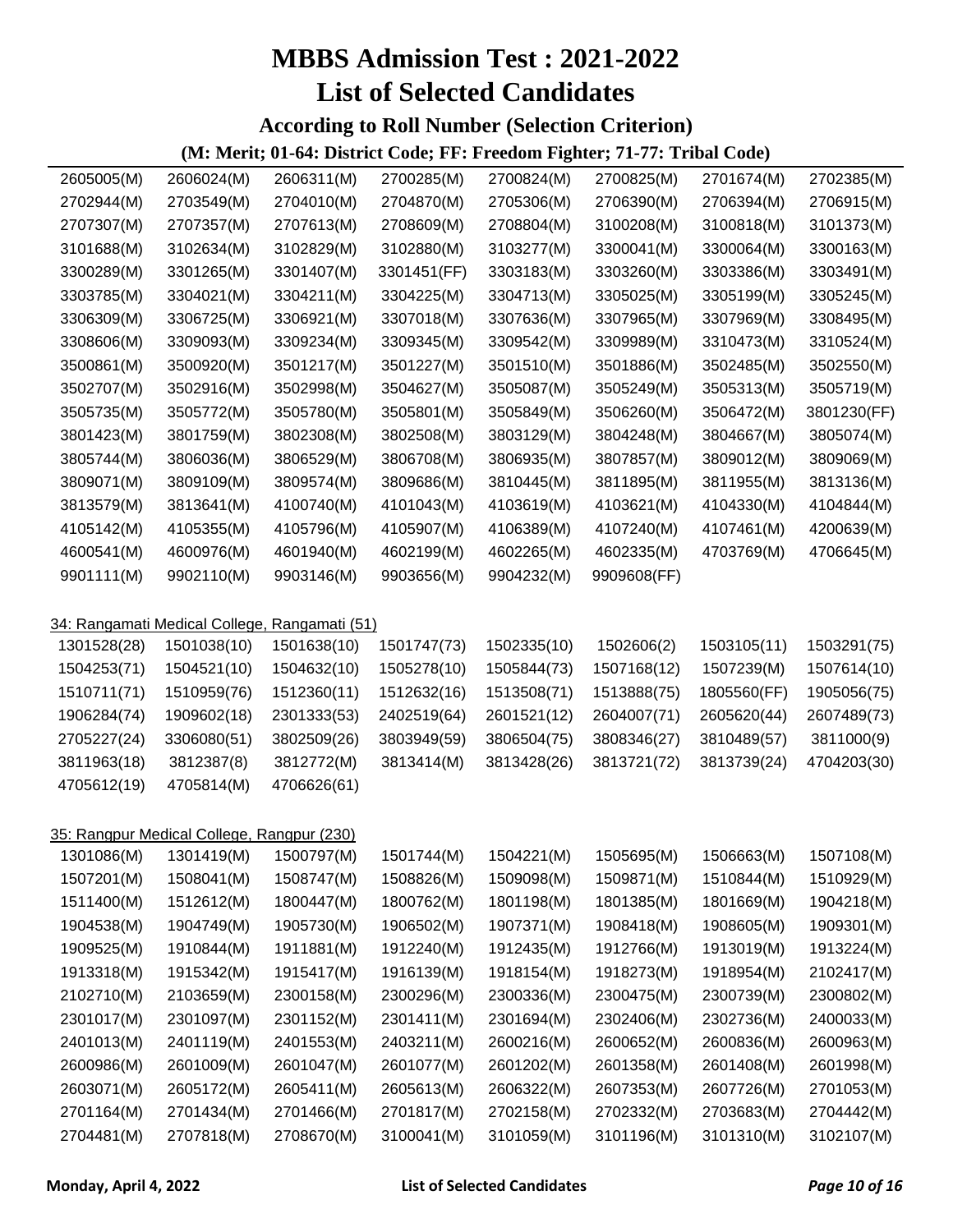#### **According to Roll Number (Selection Criterion)**

| 3300465(M)  | 3300596(M)                                    | 3300623(M)                                               | 3301125(M)  | 3301410(M)  | 3301586(M)  | 3302345(M)  | 3302440(M)  |
|-------------|-----------------------------------------------|----------------------------------------------------------|-------------|-------------|-------------|-------------|-------------|
| 3302655(M)  | 3304184(M)                                    | 3305002(M)                                               | 3305504(M)  | 3306535(M)  | 3307431(M)  | 3307763(M)  | 3308527(M)  |
| 3308755(M)  | 3309049(M)                                    | 3309888(M)                                               | 3310194(M)  | 3310197(M)  | 3500055(M)  | 3500091(M)  | 3500094(M)  |
| 3500216(M)  | 3500600(M)                                    | 3500751(M)                                               | 3500837(M)  | 3501018(M)  | 3501043(M)  | 3501211(M)  | 3501459(M)  |
| 3501509(M)  | 3501787(M)                                    | 3502323(M)                                               | 3502525(M)  | 3502562(M)  | 3502564(M)  | 3502634(FF) | 3502847(M)  |
| 3502935(M)  | 3503025(M)                                    | 3503088(M)                                               | 3503097(M)  | 3503110(M)  | 3503294(M)  | 3503301(M)  | 3503304(M)  |
| 3503427(M)  | 3503516(M)                                    | 3503694(M)                                               | 3504247(M)  | 3504360(M)  | 3504482(M)  | 3504513(M)  | 3504633(M)  |
| 3504769(M)  | 3504770(M)                                    | 3505089(M)                                               | 3506143(M)  | 3506270(M)  | 3506374(M)  | 3506408(M)  | 3506452(M)  |
| 3506495(M)  | 3506580(M)                                    | 3506605(M)                                               | 3506630(M)  | 3506640(M)  | 3506666(M)  | 3506870(M)  | 3800011(M)  |
| 3800100(M)  | 3800129(M)                                    | 3800314(M)                                               | 3801122(M)  | 3801612(M)  | 3801690(M)  | 3802547(M)  | 3803263(M)  |
| 3804358(M)  | 3804725(M)                                    | 3804965(M)                                               | 3805443(M)  | 3805681(M)  | 3805962(M)  | 3806402(FF) | 3806540(M)  |
| 3807031(M)  | 3808140(M)                                    | 3808190(M)                                               | 3808617(M)  | 3808746(M)  | 3809033(M)  | 3809249(M)  | 3810662(M)  |
| 3811124(M)  | 3812030(M)                                    | 3812598(M)                                               | 3813157(M)  | 3813258(M)  | 3813272(M)  | 3901016(M)  | 4101679(M)  |
| 4102117(M)  | 4103187(M)                                    | 4103685(M)                                               | 4104383(M)  | 4106297(M)  | 4107673(M)  | 4201922(M)  | 4202085(FF) |
| 4700918(M)  | 4705447(M)                                    | 4705702(M)                                               | 4706044(M)  | 4706581(M)  | 4708530(M)  | 4708976(M)  | 9903060(FF) |
| 9903693(M)  | 9905719(M)                                    | 9906106(M)                                               | 9906800(M)  | 9908107(M)  | 9908845(M)  |             |             |
|             |                                               |                                                          |             |             |             |             |             |
|             | 36: Sathkhira Medical College, Sathkhira (65) |                                                          |             |             |             |             |             |
| 1501123(13) | 1501641(10)                                   | 1501749(10)                                              | 1505712(16) | 1505714(10) | 1506030(10) | 1508217(77) | 1509808(10) |
| 1509881(10) | 1510867(10)                                   | 1510901(10)                                              | 1511161(11) | 1513405(12) | 1513680(12) | 1805659(11) | 1902467(11) |
| 1905024(11) | 1907224(41)                                   | 1908124(26)                                              | 1914918(34) | 1918349(20) | 2100065(33) | 2103878(30) | 2302613(60) |
| 2400184(64) | 2401211(45)                                   | 2401387(64)                                              | 2404549(64) | 2601094(16) | 2605173(16) | 2605190(61) | 2607324(35) |
| 2701453(43) | 2701983(42)                                   | 2703799(44)                                              | 2705442(FF) | 2706348(44) | 2706522(42) | 2708114(41) | 3301175(54) |
| 3500548(54) | 3500782(54)                                   | 3501660(57)                                              | 3502586(59) | 3503718(59) | 3801765(8)  | 3802608(FF) | 3803809(58) |
| 3803852(8)  | 3805175(8)                                    | 3805349(24)                                              | 3807557(62) | 3807703(26) | 3807751(27) | 3809328(44) | 3811512(19) |
| 3813284(13) | 3900407(22)                                   | 4102322(45)                                              | 4600161(40) | 4600931(40) | 4601154(33) | 4702974(20) | 9905669(15) |
| 9907132(21) |                                               |                                                          |             |             |             |             |             |
|             |                                               |                                                          |             |             |             |             |             |
|             |                                               | 37: Shaheed M Monsur Ali Medical College, Sirajganj (65) |             |             |             |             |             |
| 1300364(36) | 1300799(19)                                   | 1505753(12)                                              | 1506580(10) | 1507920(10) | 1512117(10) | 1512690(10) | 1800879(11) |
| 1802173(47) | 1901292(55)                                   | 1912027(27)                                              | 1915697(26) | 1918062(30) | 2101522(18) | 2102288(M)  | 2102681(32) |
| 2301054(53) | 2301767(59)                                   | 2302745(54)                                              | 2601162(52) | 2603664(9)  | 2604794(52) | 2606478(18) | 2702157(63) |
| 2708223(42) | 2708917(44)                                   | 3100575(M)                                               | 3300202(51) | 3300468(49) | 3300573(M)  | 3300661(M)  | 3302857(45) |
| 3303485(47) | 3303930(49)                                   | 3303979(27)                                              | 3304804(48) | 3306300(M)  | 3306646(50) | 3308245(49) | 3308584(FF) |
| 3308611(49) | 3309057(51)                                   | 3309871(52)                                              | 3310155(47) | 3500106(56) | 3501456(59) | 3501892(59) | 3502218(59) |
| 3502337(59) | 3505659(53)                                   | 3800888(28)                                              | 3803230(18) | 3805647(53) | 3806048(52) | 3807266(29) | 3808893(21) |
| 3809960(24) | 3810456(74)                                   | 3813687(18)                                              | 4102850(45) | 4104020(45) | 4106341(M)  | 4201056(6)  | 4601290(21) |
| 9900769(36) |                                               |                                                          |             |             |             |             |             |
|             |                                               |                                                          |             |             |             |             |             |
|             |                                               | 38: Shaheed Suhrawardy Medical College, Dhaka (200)      |             |             |             |             |             |
| 1300029(M)  | 1300620(M)                                    | 1301428(M)                                               | 1302441(M)  | 1503362(M)  | 1503774(M)  | 1504123(M)  | 1505222(M)  |
| 1506709(M)  | 1507390(M)                                    | 1509496(M)                                               | 1510227(M)  | 1510562(M)  | 1511598(M)  | 1512309(M)  | 1512450(M)  |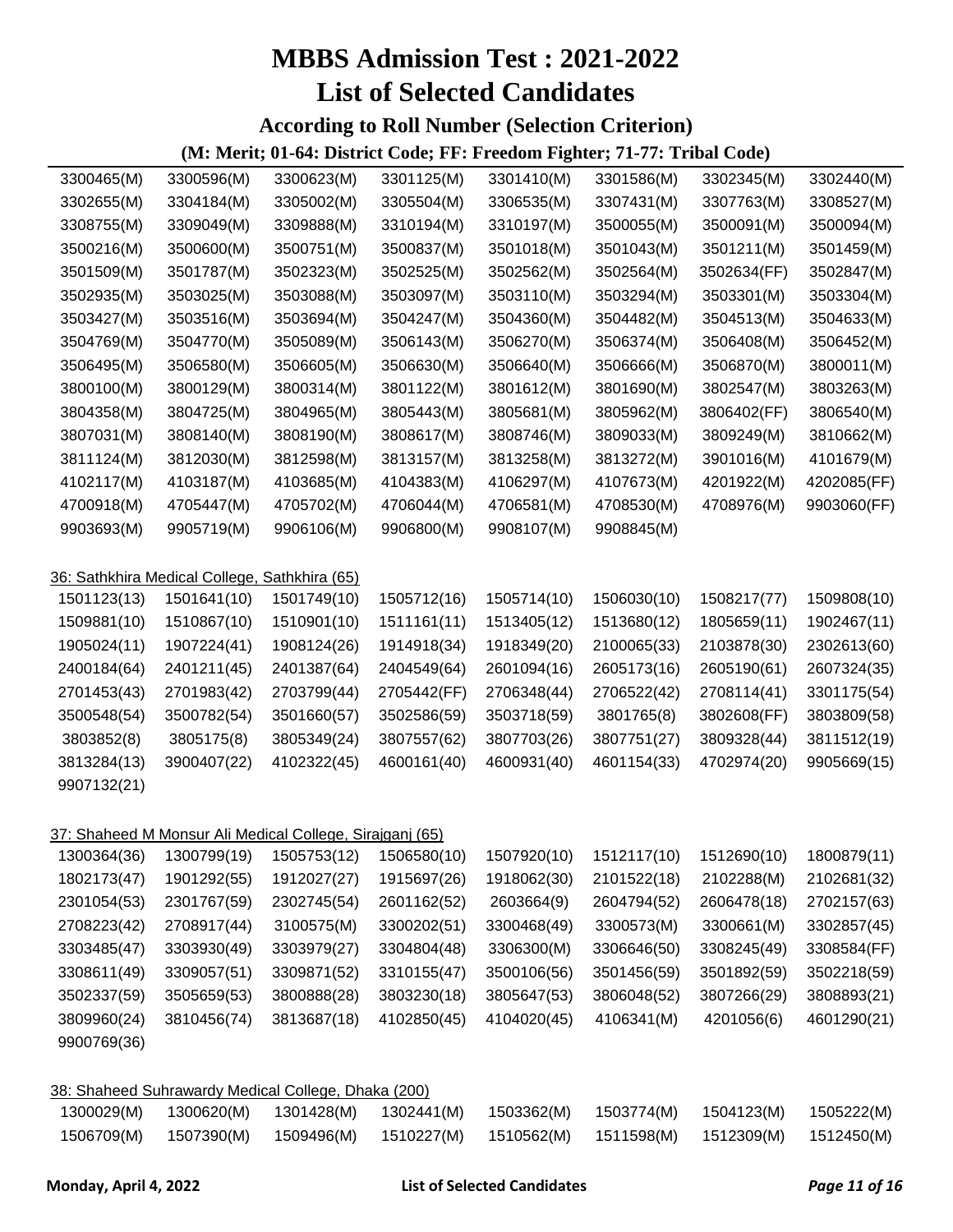**According to Roll Number (Selection Criterion)**

| 1513580(M)  | 1800705(M)                                                      | 1801432(M)  | 1801619(M)  | 1801923(M)  | 1802001(M)  | 1804573(M)  | 1804761(M)  |
|-------------|-----------------------------------------------------------------|-------------|-------------|-------------|-------------|-------------|-------------|
| 1805376(M)  | 1900242(M)                                                      | 1901520(M)  | 1901945(M)  | 1904799(M)  | 1904820(M)  | 1906609(M)  | 1908622(M)  |
| 1908697(FF) | 1910616(M)                                                      | 1913333(M)  | 1913620(M)  | 1914597(M)  | 1915620(M)  | 1915727(M)  | 1917230(M)  |
| 1917360(M)  | 2100035(M)                                                      | 2100086(M)  | 2100208(M)  | 2100312(M)  | 2100370(M)  | 2100397(M)  | 2100602(M)  |
| 2101034(M)  | 2101332(M)                                                      | 2101588(M)  | 2101635(M)  | 2102232(M)  | 2102342(FF) | 2102449(M)  | 2102984(M)  |
| 2103181(M)  | 2103437(M)                                                      | 2103771(M)  | 2104539(M)  | 2104993(M)  | 2300594(M)  | 2302297(M)  | 2302838(M)  |
| 2302903(M)  | 2302964(M)                                                      | 2400201(M)  | 2403075(M)  | 2403444(M)  | 2403760(M)  | 2404685(M)  | 2600062(M)  |
| 2600070(M)  | 2600941(M)                                                      | 2600948(M)  | 2600961(M)  | 2601021(M)  | 2601165(M)  | 2601653(M)  | 2601917(M)  |
| 2601999(M)  | 2602178(M)                                                      | 2602507(M)  | 2602735(M)  | 2602760(M)  | 2603583(M)  | 2603727(M)  | 2604090(M)  |
| 2604575(M)  | 2604713(M)                                                      | 2604721(M)  | 2604771(M)  | 2604834(M)  | 2605646(M)  | 2605722(M)  | 2605840(M)  |
| 2606297(M)  | 2606947(M)                                                      | 2607376(M)  | 2607571(M)  | 2701091(M)  | 2701945(M)  | 2702396(M)  | 2702674(M)  |
| 2702802(M)  | 2703166(M)                                                      | 2703170(M)  | 2704835(M)  | 2706601(M)  | 2707169(M)  | 2707215(M)  | 3100068(M)  |
| 3100869(M)  | 3102046(M)                                                      | 3300103(M)  | 3301030(M)  | 3302892(M)  | 3303131(M)  | 3303609(M)  | 3304447(M)  |
| 3304807(M)  | 3304852(M)                                                      | 3306387(M)  | 3306785(M)  | 3306816(M)  | 3310476(M)  | 3500819(M)  | 3501313(M)  |
| 3503067(M)  | 3503368(M)                                                      | 3503761(M)  | 3504161(M)  | 3504246(M)  | 3504708(M)  | 3504771(M)  | 3506485(M)  |
| 3506954(M)  | 3800260(M)                                                      | 3800300(M)  | 3800498(M)  | 3801144(M)  | 3801161(M)  | 3801182(M)  | 3801343(M)  |
| 3801371(M)  | 3801388(M)                                                      | 3802004(M)  | 3802778(M)  | 3803684(M)  | 3804507(M)  | 3804553(M)  | 3804566(M)  |
| 3804622(M)  | 3804703(FF)                                                     | 3804772(M)  | 3804839(M)  | 3805909(FF) | 3806172(M)  | 3806494(M)  | 3806569(M)  |
| 3807276(M)  | 3807429(M)                                                      | 3807520(M)  | 3808090(M)  | 3808755(M)  | 3808881(M)  | 3809073(M)  | 3809520(M)  |
| 3810136(M)  | 3810784(M)                                                      | 3811096(M)  | 3811730(M)  | 3811753(M)  | 3812505(M)  | 3813321(M)  | 3813530(M)  |
| 3813794(M)  | 3813806(M)                                                      | 3900343(M)  | 4102501(M)  | 4106100(M)  | 4106857(M)  | 4107531(M)  | 4200467(M)  |
| 4200980(M)  | 4202047(M)                                                      | 4600262(M)  | 4600432(M)  | 4600990(M)  | 4601112(M)  | 4601750(M)  | 4602883(M)  |
| 9900206(M)  | 9900360(M)                                                      | 9902229(M)  | 9904949(M)  | 9905631(M)  | 9905786(M)  | 9908291(M)  | 9909049(M)  |
|             |                                                                 |             |             |             |             |             |             |
|             | 39: Shaheed Syed Nazrul Islam Medical College, Kishoreganj (65) |             |             |             |             |             |             |
| 1505418(10) | 1509559(8)                                                      | 1510117(10) | 1511873(10) | 1513823(10) | 1802260(11) | 1803919(11) | 1804369(11) |
| 1904884(26) | 1906158(30)                                                     | 1913455(M)  | 1915570(71) | 1917790(M)  | 1918153(10) | 2401142(62) | 2401701(FF) |
| 2401834(64) | 2402636(52)                                                     | 2402745(M)  | 2404289(M)  | 2600699(43) | 2604071(M)  | 2605366(18) | 2605989(8)  |
| 2607325(M)  | 2607446(54)                                                     | 2700585(M)  | 2702786(42) | 2703390(42) | 2704854(42) | 3302484(52) | 3305765(51) |
| 3306366(49) | 3306758(52)                                                     | 3307385(49) | 3309291(49) | 3501569(36) | 3501589(M)  | 3801316(38) | 3803031(20) |
| 3803610(32) | 3807697(55)                                                     | 3807973(M)  | 3808305(33) | 3808412(52) | 3808887(22) | 3810144(33) | 3810918(M)  |
| 3812763(M)  | 3812871(59)                                                     | 3813710(3)  | 3900277(M)  | 3900370(M)  | 3900442(22) | 3900799(M)  | 3901018(M)  |
| 3901184(M)  | 4106770(45)                                                     | 4201769(M)  | 4202444(FF) | 4600419(21) | 9902465(18) | 9904733(M)  | 9905622(8)  |
| 9908114(43) |                                                                 |             |             |             |             |             |             |
|             |                                                                 |             |             |             |             |             |             |
|             | 40: Shaheed Taj Uddin Ahmad Medical College, Gazipur (72)       |             |             |             |             |             |             |
| 1507293(M)  | 1800266(M)                                                      | 1805623(M)  | 1900543(M)  | 1902603(M)  | 1903167(M)  | 1904765(M)  | 1906234(M)  |
| 1908337(M)  | 1910678(M)                                                      | 1910719(M)  | 1911744(M)  | 1912040(M)  | 1912491(M)  | 1913314(M)  | 1913539(M)  |
| 1914323(M)  | 1915134(M)                                                      | 1915811(M)  | 1917548(M)  | 1917704(M)  | 2100245(M)  | 2103897(M)  | 2600193(M)  |
| 2600300(M)  | 2601044(M)                                                      | 2601290(M)  | 2601414(M)  | 2601488(M)  | 2602099(M)  | 2602199(M)  | 2602236(M)  |
| 2604640(M)  | 2605033(M)                                                      | 2606579(M)  | 2607650(M)  | 2702220(M)  | 2708453(M)  | 3308680(M)  | 3309858(M)  |
| 3802078(M)  | 3802452(M)                                                      | 3802715(M)  | 3803927(M)  | 3804208(M)  | 3804434(M)  | 3805735(M)  | 3805779(FF) |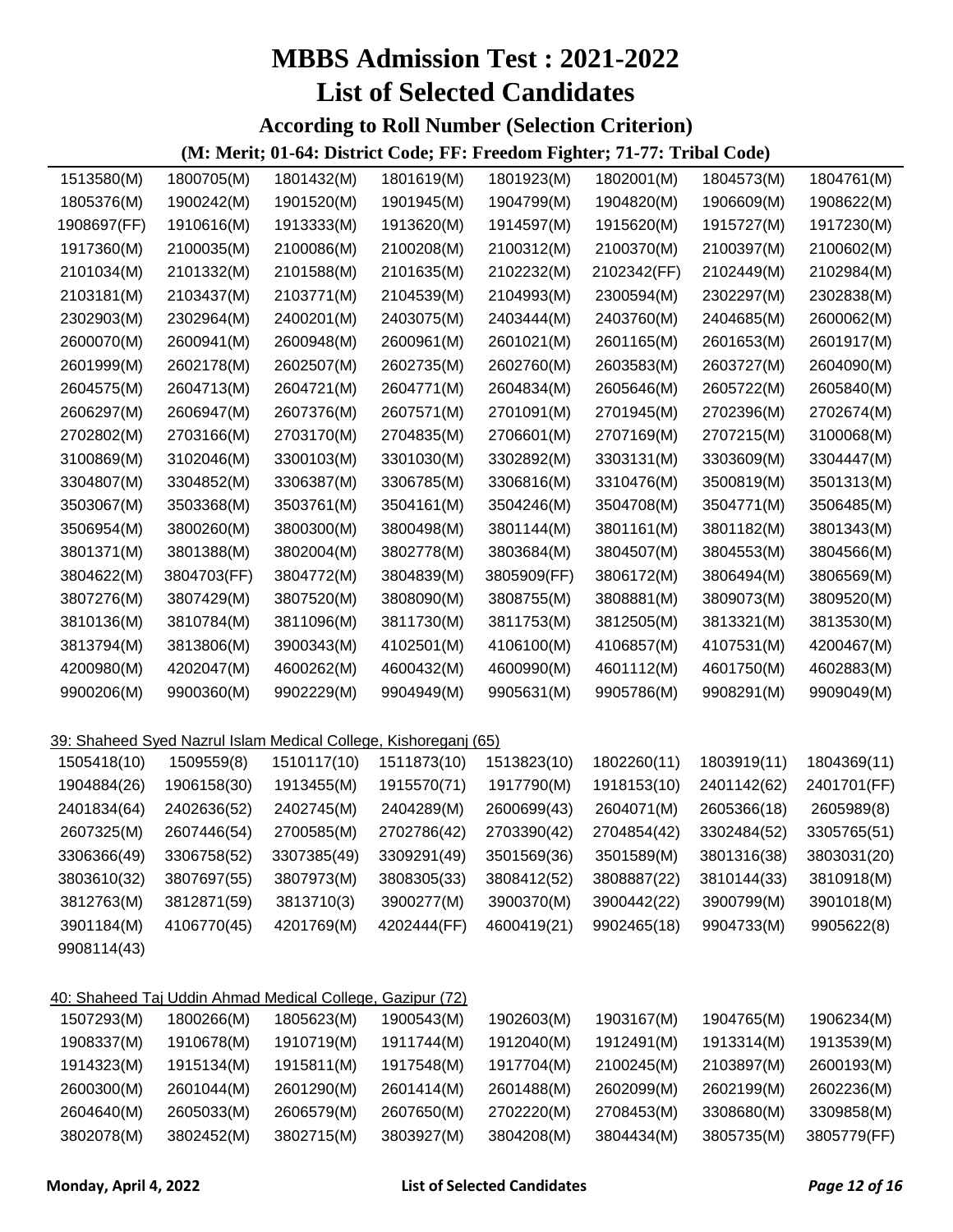#### **According to Roll Number (Selection Criterion)**

| 3806586(M)                                             | 3806608(M)  | 3807178(M)                                       | 3807365(M) | 3808904(M) | 3808919(M) | 3809879(M) | 3810099(M) |  |  |  |
|--------------------------------------------------------|-------------|--------------------------------------------------|------------|------------|------------|------------|------------|--|--|--|
| 3810243(M)                                             | 3812201(M)  | 3812566(M)                                       | 3813793(M) | 4700056(M) | 4704732(M) | 4705190(M) | 4705662(M) |  |  |  |
| 9900280(M)                                             | 9900365(M)  | 9901053(FF)                                      | 9901436(M) | 9901932(M) | 9902698(M) | 9905170(M) | 9906718(M) |  |  |  |
|                                                        |             |                                                  |            |            |            |            |            |  |  |  |
| 41: Shaheed Ziaur Rahman Medical College, Bogura (180) |             |                                                  |            |            |            |            |            |  |  |  |
| 1502738(M)                                             | 1504850(M)  | 1506053(M)                                       | 1506526(M) | 1507582(M) | 1509112(M) | 1509659(M) | 1509688(M) |  |  |  |
| 1511658(M)                                             | 1511790(M)  | 1513524(M)                                       | 1801591(M) | 1802941(M) | 1803595(M) | 1803957(M) | 1804123(M) |  |  |  |
| 1805304(M)                                             | 1903472(M)  | 1903827(M)                                       | 1904574(M) | 1904762(M) | 1908988(M) | 1911238(M) | 1911375(M) |  |  |  |
| 1917965(M)                                             | 2101215(M)  | 2101289(M)                                       | 2102024(M) | 2103182(M) | 2103321(M) | 2103667(M) | 2104639(M) |  |  |  |
| 2104878(M)                                             | 2104981(M)  | 2300705(M)                                       | 2300820(M) | 2301584(M) | 2400265(M) | 2400687(M) | 2401038(M) |  |  |  |
| 2401372(FF)                                            | 2401903(M)  | 2402754(M)                                       | 2600191(M) | 2601231(M) | 2603132(M) | 2603509(M) | 2604224(M) |  |  |  |
| 2605940(M)                                             | 2606435(M)  | 2606512(M)                                       | 2606911(M) | 2607584(M) | 2700279(M) | 2700346(M) | 2700590(M) |  |  |  |
| 2700844(M)                                             | 2701937(M)  | 2702486(M)                                       | 2702527(M) | 2703395(M) | 2703621(M) | 2704994(M) | 2705476(M) |  |  |  |
| 2705511(M)                                             | 2706099(M)  | 2706892(M)                                       | 2708247(M) | 3101559(M) | 3103155(M) | 3103295(M) | 3300423(M) |  |  |  |
| 3301132(M)                                             | 3301455(M)  | 3301578(M)                                       | 3302028(M) | 3302159(M) | 3302269(M) | 3302373(M) | 3302568(M) |  |  |  |
| 3303019(M)                                             | 3303171(M)  | 3303514(M)                                       | 3304364(M) | 3305001(M) | 3305843(M) | 3307711(M) | 3307866(M) |  |  |  |
| 3308069(M)                                             | 3308084(M)  | 3308150(M)                                       | 3310180(M) | 3500074(M) | 3500198(M) | 3500806(M) | 3500850(M) |  |  |  |
| 3500939(M)                                             | 3500942(M)  | 3501037(M)                                       | 3501447(M) | 3501448(M) | 3501779(M) | 3502078(M) | 3502162(M) |  |  |  |
| 3502250(M)                                             | 3502254(M)  | 3502262(M)                                       | 3502858(M) | 3502920(M) | 3503275(M) | 3503590(M) | 3503591(M) |  |  |  |
| 3504309(M)                                             | 3504834(M)  | 3505646(M)                                       | 3506055(M) | 3506089(M) | 3506109(M) | 3506193(M) | 3506476(M) |  |  |  |
| 3506784(M)                                             | 3800086(M)  | 3800219(M)                                       | 3800894(M) | 3801209(M) | 3801344(M) | 3801370(M) | 3802092(M) |  |  |  |
| 3802816(M)                                             | 3802907(FF) | 3803829(M)                                       | 3803975(M) | 3804748(M) | 3805648(M) | 3806076(M) | 3806467(M) |  |  |  |
| 3806757(M)                                             | 3807023(M)  | 3807263(M)                                       | 3807418(M) | 3807937(M) | 3807962(M) | 3808194(M) | 3809251(M) |  |  |  |
| 3809321(M)                                             | 3809640(M)  | 3810088(M)                                       | 3810751(M) | 3811359(M) | 3811652(M) | 3811735(M) | 3813698(M) |  |  |  |
| 3900009(M)                                             | 3900345(M)  | 3900711(M)                                       | 4100822(M) | 4100937(M) | 4100993(M) | 4101113(M) | 4101210(M) |  |  |  |
| 4101912(FF)                                            | 4103469(M)  | 4104060(M)                                       | 4104630(M) | 4105069(M) | 4105818(M) | 4106362(M) | 4106877(M) |  |  |  |
| 4106986(M)                                             | 4201243(M)  | 4602137(M)                                       | 4700192(M) | 4709162(M) | 9900605(M) | 9901483(M) | 9901774(M) |  |  |  |
| 9903770(M)                                             | 9904075(M)  | 9906040(M)                                       | 9908750(M) |            |            |            |            |  |  |  |
|                                                        |             |                                                  |            |            |            |            |            |  |  |  |
|                                                        |             | 42: Sher-E-Bangla Medical College, Barisal (230) |            |            |            |            |            |  |  |  |
| 1300321(M)                                             | 1300322(M)  | 1300426(M)                                       | 1300861(M) | 1301720(M) | 1302005(M) | 1302367(M) | 1302785(M) |  |  |  |
| 1500220(M)                                             | 1500454(M)  | 1503128(M)                                       | 1504297(M) | 1504556(M) | 1504795(M) | 1505072(M) | 1506766(M) |  |  |  |
| 1507124(M)                                             | 1507753(M)  | 1508416(M)                                       | 1509021(M) | 1510321(M) | 1510460(M) | 1510559(M) | 1511443(M) |  |  |  |
| 1511469(M)                                             | 1511807(FF) | 1801262(M)                                       | 1802092(M) | 1803745(M) | 1805062(M) | 1805339(M) | 1805644(M) |  |  |  |
| 1900120(M)                                             | 1900954(M)  | 1900956(M)                                       | 1901017(M) | 1901549(M) | 1902048(M) | 1902658(M) | 1903321(M) |  |  |  |
| 1903727(M)                                             | 1904927(M)  | 1905141(M)                                       | 1908223(M) | 1908725(M) | 1908883(M) | 1909086(M) | 1910905(M) |  |  |  |
| 1911755(M)                                             | 1912114(M)  | 1912601(M)                                       | 1913331(M) | 1914590(M) | 1915069(M) | 1917846(M) | 1918757(M) |  |  |  |
| 1918775(M)                                             | 1919407(M)  | 2100046(M)                                       | 2100758(M) | 2100818(M) | 2101768(M) | 2102844(M) | 2103103(M) |  |  |  |
| 2103157(M)                                             | 2103261(M)  | 2103584(M)                                       | 2103742(M) | 2103918(M) | 2103971(M) | 2300360(M) | 2300740(M) |  |  |  |
| 2301106(M)                                             | 2301732(M)  | 2302060(M)                                       | 2403139(M) | 2403814(M) | 2404036(M) | 2404207(M) | 2600447(M) |  |  |  |
| 2600624(M)                                             | 2600630(M)  | 2600959(FF)                                      | 2601329(M) | 2601389(M) | 2601946(M) | 2602237(M) | 2602289(M) |  |  |  |
| 2602392(M)                                             | 2603396(M)  | 2603852(M)                                       | 2604012(M) | 2604114(M) | 2604702(M) | 2605702(M) | 2605888(M) |  |  |  |
|                                                        |             |                                                  |            |            |            |            |            |  |  |  |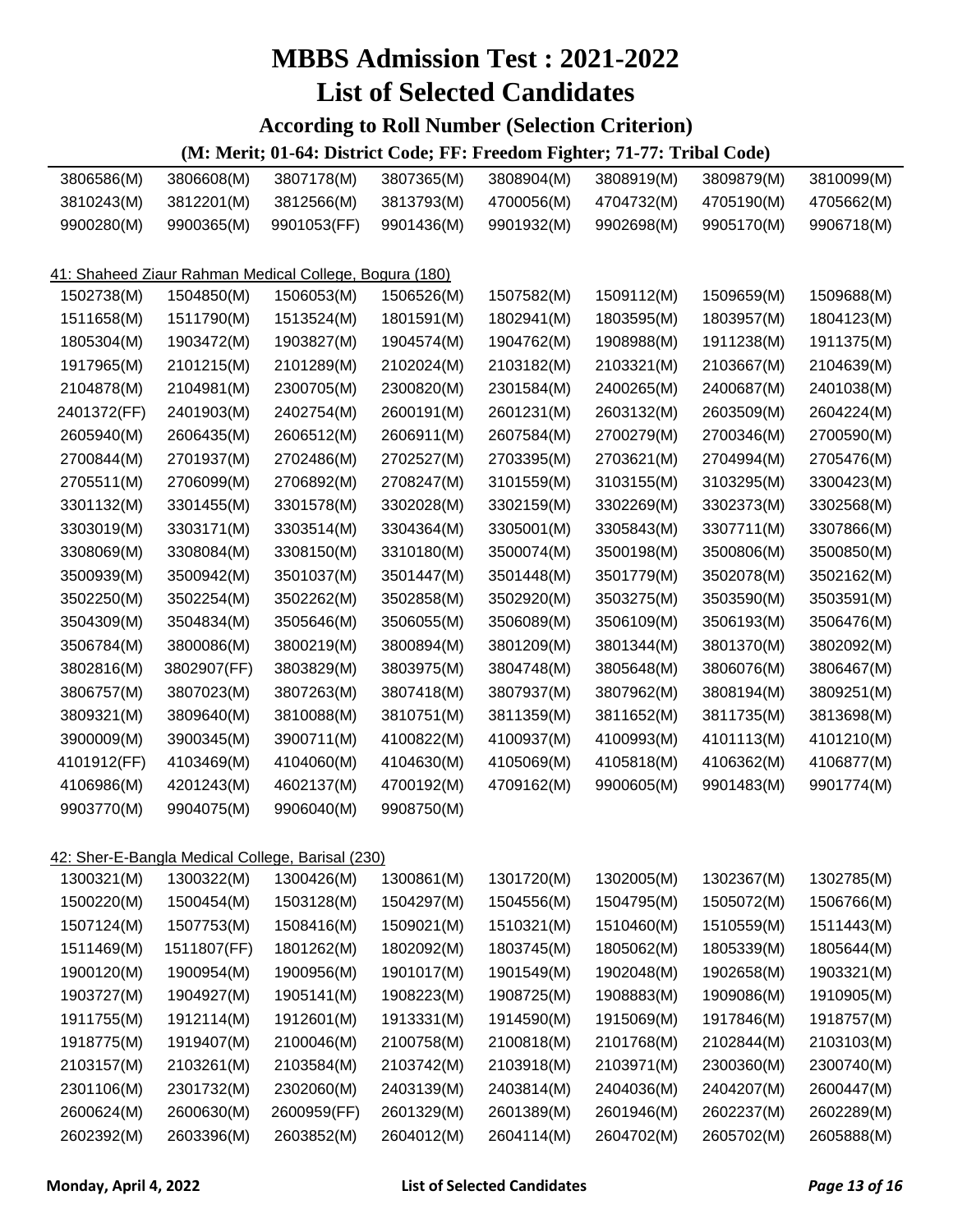#### **According to Roll Number (Selection Criterion)**

| 2605904(M)  | 2606550(M)                                       | 2606731(M)  | 2606805(M)  | 2607794(M)  | 2700294(M)  | 2701202(M)  | 2701343(M)  |
|-------------|--------------------------------------------------|-------------|-------------|-------------|-------------|-------------|-------------|
| 2701372(M)  | 2701385(M)                                       | 2702278(M)  | 2702458(M)  | 2703830(M)  | 2704609(M)  | 2705452(M)  | 2706122(M)  |
| 2706381(M)  | 2706435(M)                                       | 2706719(M)  | 2707131(M)  | 2707792(M)  | 2708009(M)  | 3100040(M)  | 3101241(M)  |
| 3101805(M)  | 3102386(M)                                       | 3302530(M)  | 3303783(M)  | 3305254(M)  | 3306683(M)  | 3306959(M)  | 3307654(M)  |
| 3308895(M)  | 3310046(M)                                       | 3500424(M)  | 3500684(M)  | 3500958(M)  | 3501094(M)  | 3503316(M)  | 3503385(M)  |
| 3503572(M)  | 3503717(M)                                       | 3504586(M)  | 3504951(M)  | 3505017(M)  | 3505516(M)  | 3506443(M)  | 3800322(M)  |
| 3800601(M)  | 3800962(M)                                       | 3801001(M)  | 3801035(M)  | 3801464(M)  | 3801674(M)  | 3801894(M)  | 3801964(M)  |
| 3802438(M)  | 3802975(M)                                       | 3805024(M)  | 3805392(M)  | 3805609(M)  | 3806179(M)  | 3806513(M)  | 3806607(FF) |
| 3806908(M)  | 3807147(M)                                       | 3807168(M)  | 3807632(M)  | 3807858(M)  | 3807942(M)  | 3809347(M)  | 3809508(M)  |
| 3809601(M)  | 3809981(M)                                       | 3810008(M)  | 3810024(M)  | 3810214(M)  | 3810615(M)  | 3810629(M)  | 3810807(M)  |
| 3810811(M)  | 3811156(M)                                       | 3811193(M)  | 3811250(M)  | 3811513(M)  | 3813071(M)  | 3813368(M)  | 3813691(M)  |
| 3813842(M)  | 3900568(M)                                       | 3901022(M)  | 3901062(M)  | 4101736(M)  | 4105811(M)  | 4200194(M)  | 4200346(M)  |
| 4200398(M)  | 4200709(M)                                       | 4201044(M)  | 4201148(M)  | 4201227(M)  | 4201771(M)  | 4201914(M)  | 4202393(M)  |
| 4202553(M)  | 4202694(M)                                       | 4202929(M)  | 4202991(M)  | 4203487(M)  | 4600895(M)  | 4600934(M)  | 4601630(M)  |
| 4703694(M)  | 4705468(M)                                       | 4706356(M)  | 4707690(M)  | 4708284(FF) | 9900765(M)  | 9900778(M)  | 9900946(M)  |
| 9902237(M)  | 9902452(M)                                       | 9902704(M)  | 9902725(M)  | 9903431(M)  | 9903470(M)  | 9904204(M)  | 9905062(M)  |
| 9905410(M)  | 9906337(M)                                       | 9906584(M)  | 9908751(M)  | 9908842(M)  | 9908909(M)  |             |             |
|             |                                                  |             |             |             |             |             |             |
|             | 43: Sheikh Hasina Medical College, Hobiganj (51) |             |             |             |             |             |             |
| 1300198(19) | 1300878(19)                                      | 1302350(19) | 1500805(M)  | 1903416(M)  | 1906453(27) | 1907622(18) | 1908047(61) |
| 1914312(18) | 1915262(8)                                       | 2101854(40) | 2103178(13) | 2400195(8)  | 2400441(M)  | 2400847(64) | 2404043(64) |
| 2404051(64) | 2404130(M)                                       | 2602019(18) | 2602138(18) | 2602269(61) | 2605058(38) | 2606928(26) | 2607543(19) |
| 2702858(42) | 2704043(42)                                      | 3303636(46) | 3305277(47) | 3801622(18) | 3802397(48) | 3803364(52) | 3805302(18) |
| 3805536(20) | 3806026(20)                                      | 3807144(2)  | 3809720(30) | 3810300(73) | 3810528(18) | 3811425(42) | 3811469(30) |
| 3811631(8)  | 3812399(22)                                      | 3812782(28) | 3900294(22) | 3900571(22) | 4100925(52) | 4200772(2)  | 4201054(5)  |
| 4203651(FF) | 4704015(8)                                       | 9903053(18) |             |             |             |             |             |
|             |                                                  |             |             |             |             |             |             |
|             | 44: Sheikh Hasina Medical College, Jamalpur (65) |             |             |             |             |             |             |
| 1301694(19) | 1500435(10)                                      | 1501251(10) | 1501689(10) | 1501824(10) | 1502545(17) | 1503973(20) | 1503993(10) |
| 1506237(16) | 1509525(10)                                      | 1509692(10) | 1800928(9)  | 1805896(11) | 1902653(2)  | 1905935(57) | 1906433(20) |
| 1911874(M)  | 1912446(45)                                      | 2101398(33) | 2102289(FF) | 2403699(64) | 2600119(76) | 2601004(35) | 2601315(6)  |
| 2601787(50) | 2601934(5)                                       | 2602531(41) | 2702745(M)  | 2703074(42) | 2703489(41) | 2703679(41) | 2704230(41) |
| 2705380(41) | 2705948(41)                                      | 2708038(42) | 2708760(43) | 3100014(36) | 3101398(36) | 3102578(50) | 3301024(51) |
| 3307099(48) | 3502745(54)                                      | 3503386(60) | 3504680(59) | 3506144(54) | 3802391(16) | 3804327(30) | 3804491(9)  |
| 3805494(30) | 3806899(61)                                      | 3808069(11) | 3808259(FF) | 3809348(15) | 3809665(30) | 3810321(55) | 4105786(46) |
| 4105810(45) | 4200658(6)                                       | 4200983(3)  | 4203323(5)  | 4700761(41) | 9900588(5)  | 9901043(36) | 9903435(51) |
| 9905825(3)  |                                                  |             |             |             |             |             |             |
|             |                                                  |             |             |             |             |             |             |
|             | 45: Sheikh Hasina Medical College, Tangail (65)  |             |             |             |             |             |             |
| 1501180(10) | 1507377(8)                                       | 1507949(M)  | 1510061(8)  | 1512274(10) | 1512770(10) | 1513802(12) | 1801111(8)  |
| 1802412(11) | 1803612(8)                                       | 1804205(9)  | 1805453(13) | 1905292(M)  | 1908651(M)  | 1910474(FF) | 1910671(20) |
| 1912112(21) | 1913856(48)                                      | 1913964(M)  | 1914112(M)  | 1914302(18) | 1916706(M)  | 1917726(53) | 1917808(31) |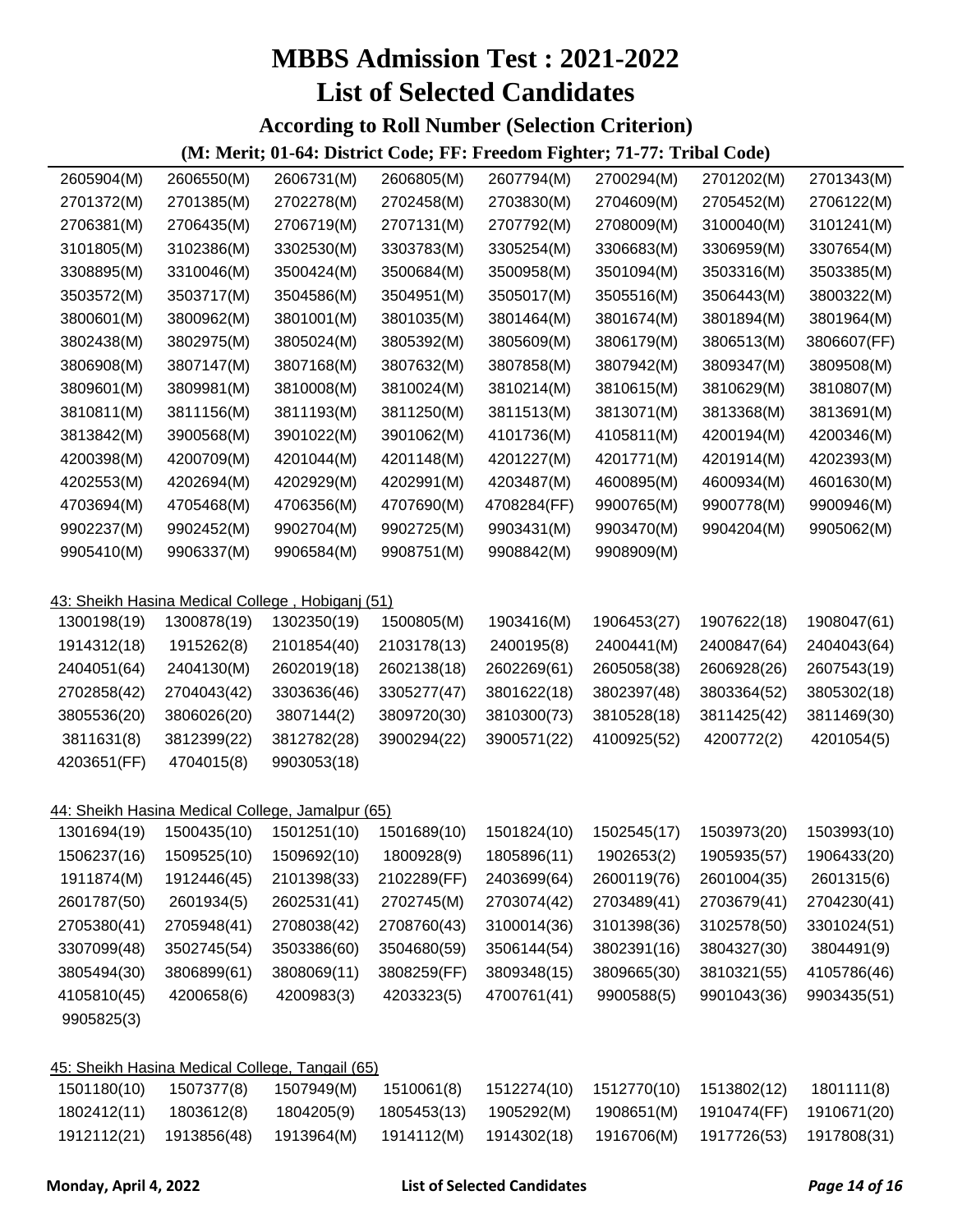#### **According to Roll Number (Selection Criterion)**

| 2400192(61)                                              | 2602545(M)  | 2603380(30) | 2605177(11)                                     | 2606504(18) | 2607314(M)  | 2700814(M)  |  |  |  |  |
|----------------------------------------------------------|-------------|-------------|-------------------------------------------------|-------------|-------------|-------------|--|--|--|--|
| 2704803(41)                                              | 2706285(42) | 2707738(M)  | 3304113(54)                                     | 3305574(M)  | 3309563(77) | 3500588(56) |  |  |  |  |
| 3802810(M)                                               | 3803076(30) | 3803789(11) | 3803925(15)                                     | 3804380(15) | 3804631(18) | 3805155(M)  |  |  |  |  |
| 3807058(23)                                              | 3807732(M)  | 3809169(3)  | 3811775(M)                                      | 3812043(54) | 3812185(47) | 3812654(FF) |  |  |  |  |
| 4105759(M)                                               | 4106347(54) | 4202128(1)  | 4705410(M)                                      | 4706213(M)  | 4708400(M)  | 9904834(42) |  |  |  |  |
|                                                          |             |             |                                                 |             |             |             |  |  |  |  |
|                                                          |             |             |                                                 |             |             |             |  |  |  |  |
| 46: Sheikh Sayera Khatun Medical College, Gopalganj (65) |             |             |                                                 |             |             |             |  |  |  |  |
| 1500669(10)                                              | 1501743(12) | 1503376(10) | 1508814(7)                                      | 1513499(M)  | 1802846(11) | 1805399(11) |  |  |  |  |
| 1806299(11)                                              | 1900798(11) | 1901931(33) | 1904944(11)                                     | 1907193(52) | 1910031(18) | 1910655(10) |  |  |  |  |
| 1914446(M)                                               | 1915010(35) | 1915489(26) | 2100343(35)                                     | 2100499(39) | 2101114(35) | 2101553(33) |  |  |  |  |
| 2103513(33)                                              | 2103996(33) | 2104277(31) | 2104350(M)                                      | 2104433(35) | 2300631(53) | 2400275(62) |  |  |  |  |
| 2402593(61)                                              | 2600802(61) | 2603308(39) | 2607114(18)                                     | 2607431(40) | 2700892(63) | 2706047(FF) |  |  |  |  |
| 3303592(49)                                              | 3305928(M)  | 3307037(51) | 3501931(59)                                     | 3504350(57) | 3800547(11) | 3801516(M)  |  |  |  |  |
| 3804258(3)                                               | 3804533(21) | 3806518(73) | 3808233(2)                                      | 3810643(30) | 3900146(22) | 4102641(45) |  |  |  |  |
| 4203694(2)                                               | 4602645(33) | 4708682(53) | 9900128(59)                                     | 9900436(5)  | 9900569(5)  | 9908626(23) |  |  |  |  |
|                                                          |             |             |                                                 |             |             |             |  |  |  |  |
|                                                          |             |             |                                                 |             |             |             |  |  |  |  |
|                                                          |             |             |                                                 |             |             |             |  |  |  |  |
| 1301950(M)                                               | 1302228(M)  | 1302401(M)  | 1302544(M)                                      | 1302720(M)  | 1302772(M)  | 1500660(M)  |  |  |  |  |
| 1502051(FF)                                              | 1502155(M)  | 1502898(M)  | 1503242(M)                                      | 1504143(M)  | 1505666(M)  | 1506648(M)  |  |  |  |  |
| 1508040(M)                                               | 1509572(M)  | 1510859(M)  | 1511316(M)                                      | 1511476(M)  | 1512777(M)  | 1513471(M)  |  |  |  |  |
| 1802769(M)                                               | 1803081(M)  | 1804327(M)  | 1804830(M)                                      | 1806218(M)  | 1806339(M)  | 1902469(M)  |  |  |  |  |
| 1903484(M)                                               | 1904037(M)  | 1904435(M)  | 1904543(M)                                      | 1904768(M)  | 1904813(M)  | 1905802(M)  |  |  |  |  |
| 1908993(M)                                               | 1909007(M)  | 1909307(M)  | 1909355(M)                                      | 1909489(M)  | 1909847(M)  | 1910100(M)  |  |  |  |  |
| 1911823(M)                                               | 1913077(M)  | 1913488(M)  | 1915857(M)                                      | 1917769(M)  | 1918261(M)  | 1918279(M)  |  |  |  |  |
| 2100456(M)                                               | 2100922(M)  | 2101223(M)  | 2101231(M)                                      | 2101272(M)  | 2101411(FF) | 2101414(M)  |  |  |  |  |
| 2101633(M)                                               | 2101687(M)  | 2102006(M)  | 2102168(M)                                      | 2102200(M)  | 2102360(M)  | 2102627(M)  |  |  |  |  |
| 2103253(M)                                               | 2103284(M)  | 2103447(M)  | 2103562(M)                                      | 2103724(M)  | 2103749(M)  | 2104230(M)  |  |  |  |  |
| 2302427(M)                                               | 2400457(M)  | 2402021(M)  | 2402120(M)                                      | 2403339(M)  | 2404413(M)  | 2600094(M)  |  |  |  |  |
| 2600341(M)                                               | 2601510(M)  | 2601651(M)  | 2601908(M)                                      | 2601984(M)  | 2602179(M)  | 2602209(M)  |  |  |  |  |
| 2603930(M)                                               | 2604105(M)  | 2604259(M)  | 2604901(M)                                      | 2605291(M)  | 2605331(M)  | 2605453(M)  |  |  |  |  |
| 2605794(M)                                               | 2606060(M)  | 2606067(M)  | 2606300(M)                                      | 2607241(M)  | 2700155(M)  | 2700399(M)  |  |  |  |  |
| 2702473(M)                                               | 2703133(M)  | 2704028(M)  | 2704829(M)                                      | 2706592(M)  | 2706742(M)  | 2707090(M)  |  |  |  |  |
| 2708912(M)                                               | 3100269(M)  | 3103215(M)  | 3300989(M)                                      | 3301214(M)  | 3302087(M)  | 3303044(M)  |  |  |  |  |
| 3303614(M)                                               | 3303721(M)  | 3304472(M)  | 3304540(M)                                      | 3305209(M)  | 3305579(M)  | 3306226(M)  |  |  |  |  |
| 3306980(M)                                               | 3307007(M)  | 3307754(M)  | 3308656(M)                                      | 3308993(M)  | 3500120(M)  | 3500205(M)  |  |  |  |  |
| 3501610(M)                                               | 3501615(M)  | 3502019(M)  | 3502169(M)                                      | 3503529(M)  | 3503852(M)  | 3504304(M)  |  |  |  |  |
| 3504929(M)                                               | 3505112(M)  | 3505420(M)  | 3505695(M)                                      | 3506578(M)  | 3506595(M)  | 3800038(M)  |  |  |  |  |
| 3800110(M)                                               | 3800239(M)  | 3800982(M)  | 3801319(M)                                      | 3801867(M)  | 3802063(M)  | 3802228(M)  |  |  |  |  |
| 3803060(M)                                               | 3803669(M)  | 3804582(M)  | 3804647(M)                                      | 3804905(M)  | 3805021(M)  | 3805318(M)  |  |  |  |  |
| 3805439(M)                                               | 3806156(M)  | 3806566(M)  | 3806603(M)                                      | 3806630(M)  | 3806641(M)  | 3807210(M)  |  |  |  |  |
|                                                          |             |             | 47: Sir Salimullah Medical College, Dhaka (230) |             |             |             |  |  |  |  |